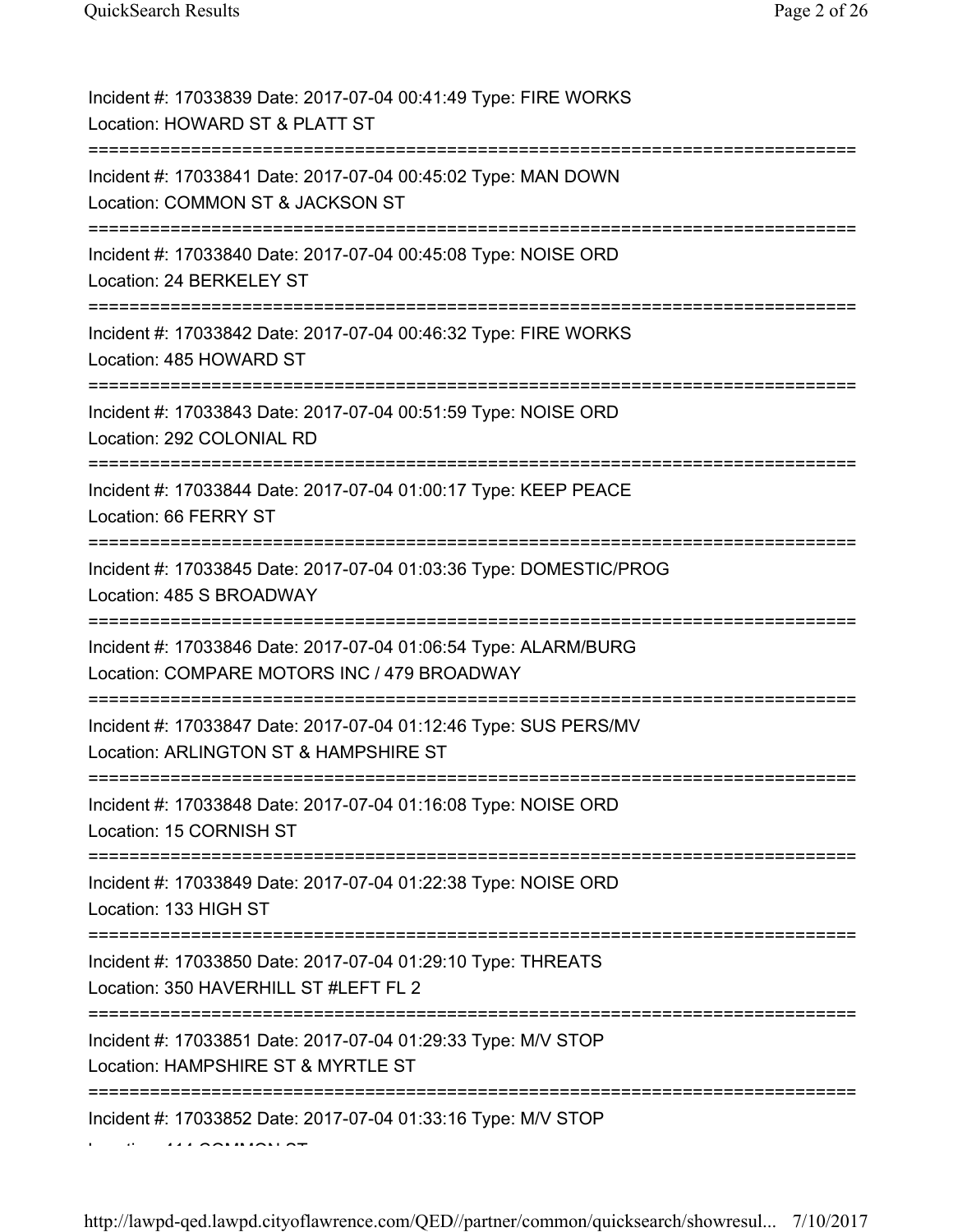| Incident #: 17033853 Date: 2017-07-04 01:38:30 Type: M/V STOP<br>Location: AMESBURY ST & LOWELL ST<br>:================================== |
|-------------------------------------------------------------------------------------------------------------------------------------------|
| Incident #: 17033854 Date: 2017-07-04 01:39:37 Type: NOISE ORD<br>Location: 55 KNOX ST                                                    |
| Incident #: 17033855 Date: 2017-07-04 01:41:25 Type: EXTRA SURVEIL<br>Location: SAM'S FOOD STORE / 389 BROADWAY                           |
| Incident #: 17033856 Date: 2017-07-04 01:43:42 Type: NOISE ORD<br>Location: 39 WOODLAND ST                                                |
| Incident #: 17033857 Date: 2017-07-04 01:45:28 Type: M/V STOP<br>Location: LAWRENCE ST & MYRTLE ST                                        |
| Incident #: 17033858 Date: 2017-07-04 01:46:54 Type: M/V STOP<br>Location: 169 CHESTNUT ST                                                |
| Incident #: 17033859 Date: 2017-07-04 01:49:22 Type: M/V STOP<br>Location: 24 BENNINGTON ST                                               |
| Incident #: 17033860 Date: 2017-07-04 01:51:47 Type: NOISE ORD<br>Location: 29 FITZ ST FL 1                                               |
| Incident #: 17033861 Date: 2017-07-04 01:58:54 Type: M/V STOP<br>Location: MARSTON ST & STORROW ST                                        |
| Incident #: 17033862 Date: 2017-07-04 02:00:54 Type: M/V STOP<br>Location: HAMPSHIRE ST & METHUEN ST                                      |
| Incident #: 17033863 Date: 2017-07-04 02:03:02 Type: M/V STOP<br>Location: EXCHANGE ST & MYRTLE ST                                        |
| Incident #: 17033865 Date: 2017-07-04 02:04:50 Type: DISTURBANCE<br>Location: 32 LAWRENCE ST #45                                          |
| Incident #: 17033866 Date: 2017-07-04 02:04:51 Type: NOISE ORD<br>Location: 9 HAVERHILL ST                                                |
|                                                                                                                                           |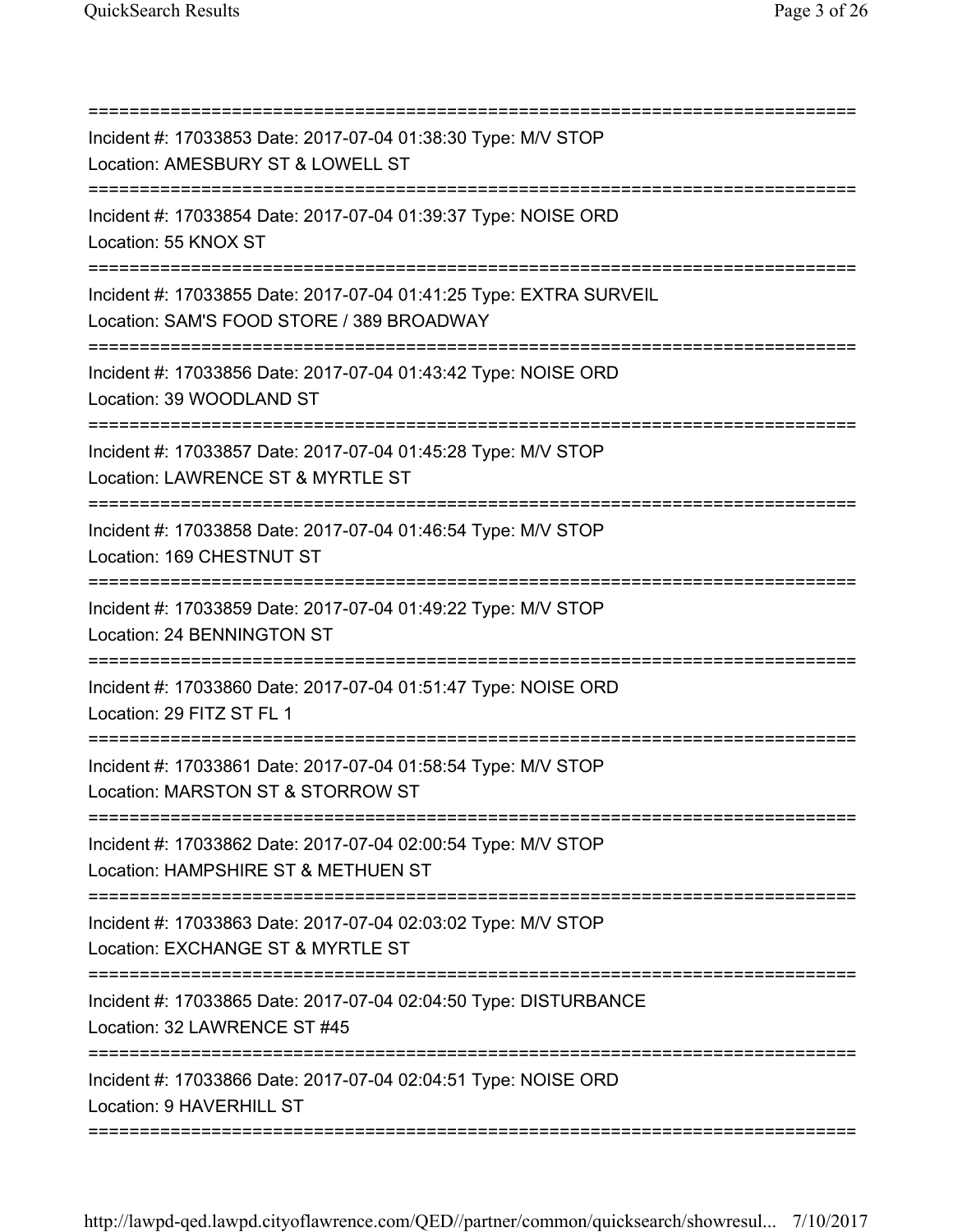| Incident #: 17033864 Date: 2017-07-04 02:04:57 Type: M/V STOP<br>Location: LOWELL ST & MILTON ST                                 |
|----------------------------------------------------------------------------------------------------------------------------------|
| Incident #: 17033867 Date: 2017-07-04 02:07:02 Type: M/V STOP<br>Location: 200 COMMON ST                                         |
| Incident #: 17033868 Date: 2017-07-04 02:11:01 Type: HIT & RUN M/V<br>Location: 19 DORCHESTER ST<br>=====================        |
| Incident #: 17033869 Date: 2017-07-04 02:15:01 Type: BUILDING CHK<br>Location: HILLSIDE AV                                       |
| Incident #: 17033870 Date: 2017-07-04 02:21:34 Type: M/V STOP<br>Location: 324 BROADWAY                                          |
| Incident #: 17033871 Date: 2017-07-04 02:23:18 Type: NOISE ORD<br>Location: 8 ROLLINS ST                                         |
| Incident #: 17033872 Date: 2017-07-04 02:23:27 Type: M/V STOP<br>Location: 126 HANCOCK ST                                        |
| Incident #: 17033873 Date: 2017-07-04 02:25:18 Type: M/V STOP<br>Location: 324 BROADWAY                                          |
| Incident #: 17033875 Date: 2017-07-04 02:31:09 Type: SUS PERS/MV<br>Location: 41 BRUCE ST                                        |
| Incident #: 17033874 Date: 2017-07-04 02:31:33 Type: M/V STOP<br>Location: 700 ESSEX ST                                          |
| Incident #: 17033876 Date: 2017-07-04 02:36:14 Type: M/V STOP<br>Location: GRAFTON ST & WINTHROP AV<br>========================= |
| Incident #: 17033878 Date: 2017-07-04 02:37:30 Type: M/V STOP<br>Location: DORCHESTER ST & S UNION ST                            |
| Incident #: 17033877 Date: 2017-07-04 02:37:35 Type: DOMESTIC/PROG<br>Location: 251 FERRY ST FL 3                                |
| Incident #: 17033879 Date: 2017-07-04 02:40:16 Type: FIRE WORKS                                                                  |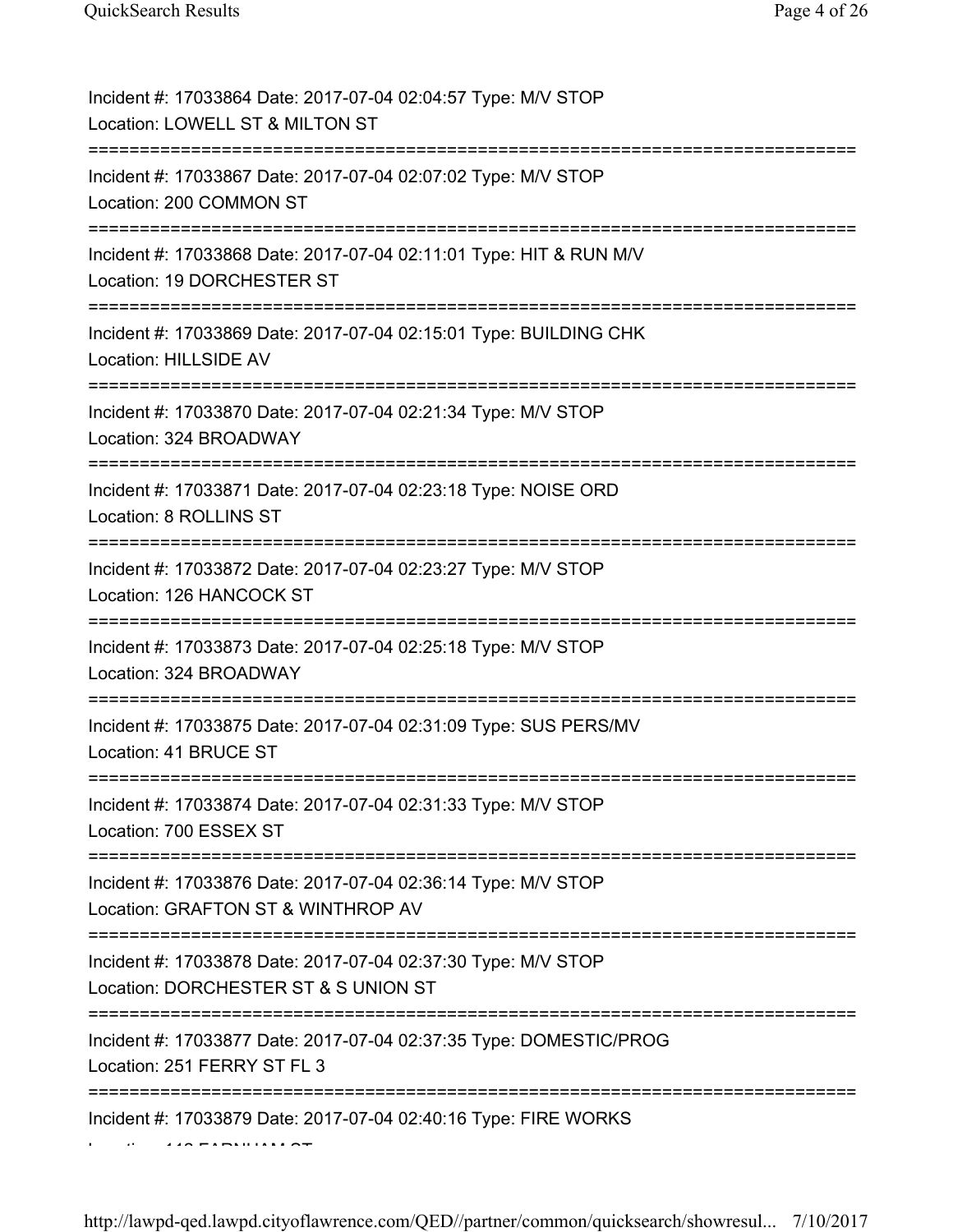| Incident #: 17033881 Date: 2017-07-04 02:46:01 Type: FIRE<br>Location: 405 HAVERHILL ST<br>;===================================<br>================================ |
|---------------------------------------------------------------------------------------------------------------------------------------------------------------------|
| Incident #: 17033880 Date: 2017-07-04 02:46:11 Type: M/V STOP<br>Location: S BROADWAY & SHATTUCK ST                                                                 |
| Incident #: 17033882 Date: 2017-07-04 02:55:19 Type: M/V STOP<br>Location: FRANKLIN ST & TREMONT ST                                                                 |
| Incident #: 17033883 Date: 2017-07-04 02:57:07 Type: M/V STOP<br>Location: BROADWAY & VALLEY ST                                                                     |
| Incident #: 17033884 Date: 2017-07-04 02:58:35 Type: MAL DAMAGE<br>Location: 57 ERVING AV FL 1                                                                      |
| Incident #: 17033885 Date: 2017-07-04 03:02:24 Type: M/V STOP<br>Location: FRANKLIN ST & LOWELL ST                                                                  |
| Incident #: 17033886 Date: 2017-07-04 03:05:55 Type: DISTURBANCE<br>Location: 131 SPRINGFIELD ST FL 2                                                               |
| Incident #: 17033887 Date: 2017-07-04 03:11:08 Type: M/V STOP<br>Location: 233 BROADWAY                                                                             |
| Incident #: 17033888 Date: 2017-07-04 03:11:08 Type: FIRE WORKS<br>Location: 40 OAK ST                                                                              |
| Incident #: 17033889 Date: 2017-07-04 03:17:16 Type: M/V STOP<br>Location: FRANKLIN ST & LOWELL ST                                                                  |
| Incident #: 17033890 Date: 2017-07-04 03:25:15 Type: NOISE ORD<br>Location: 113 PERRY AV                                                                            |
| Incident #: 17033891 Date: 2017-07-04 03:28:17 Type: M/V STOP<br>Location: FLORAL ST & LOWELL ST                                                                    |
| Incident #: 17033892 Date: 2017-07-04 03:29:10 Type: M/V STOP<br>Location: AMES ST & SMITH ST                                                                       |
|                                                                                                                                                                     |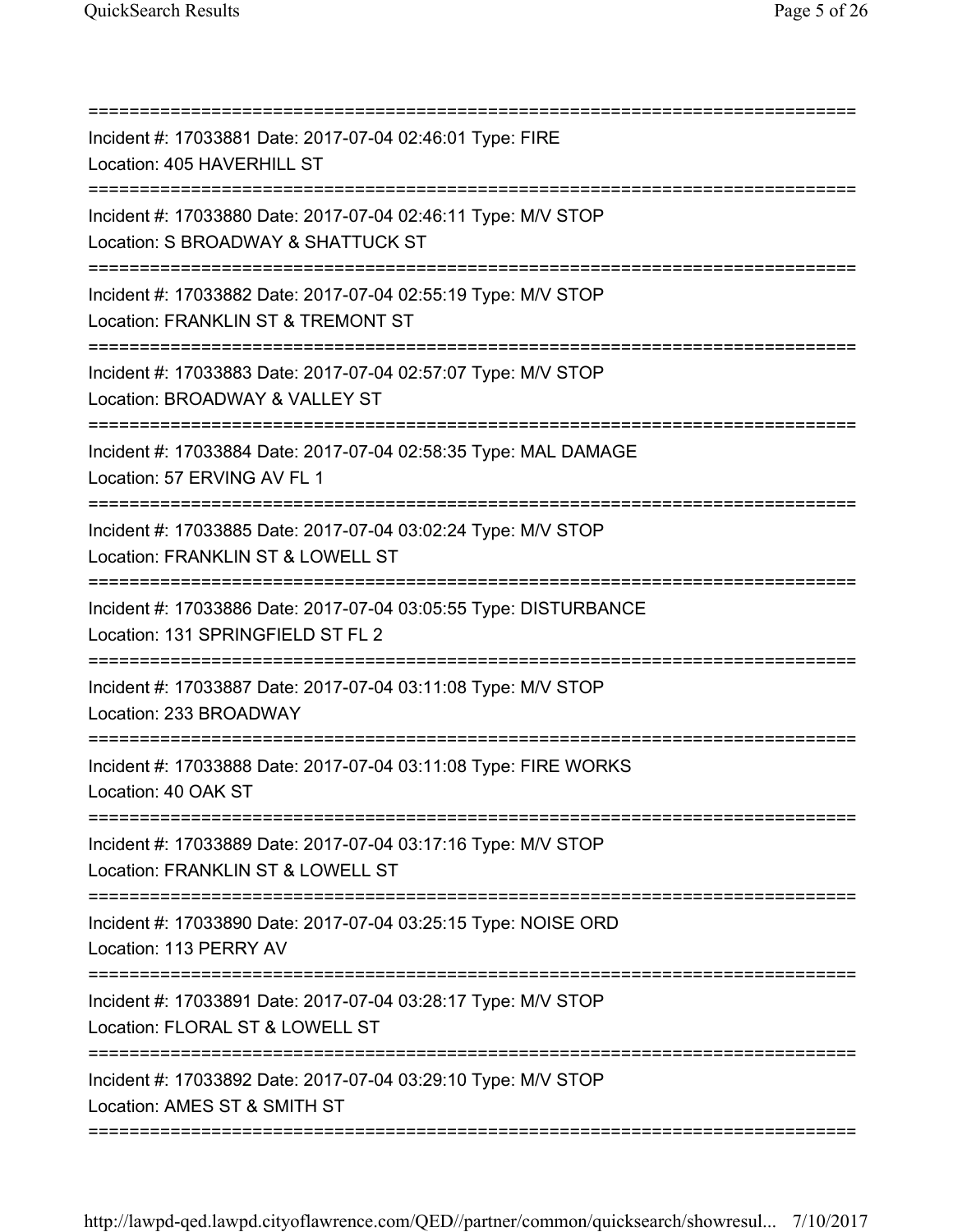| Incident #: 17033893 Date: 2017-07-04 03:31:21 Type: M/V STOP<br>Location: POST OFFICE / 431 COMMON ST                                 |
|----------------------------------------------------------------------------------------------------------------------------------------|
| Incident #: 17033894 Date: 2017-07-04 03:32:33 Type: M/V STOP<br>Location: CHICKERING ST & WINTHROP AV                                 |
| Incident #: 17033895 Date: 2017-07-04 03:35:18 Type: M/V STOP<br>Location: CROSS ST & MANCHESTER ST<br>=============================== |
| Incident #: 17033896 Date: 2017-07-04 03:43:53 Type: M/V STOP<br>Location: 360 BROADWAY                                                |
| Incident #: 17033897 Date: 2017-07-04 03:56:23 Type: MEDIC SUPPORT<br>Location: 192 HIGH ST FL 1<br>================================== |
| Incident #: 17033898 Date: 2017-07-04 04:20:06 Type: M/V STOP<br>Location: ARREST/TOW / 46 MANCHESTER ST                               |
| Incident #: 17033899 Date: 2017-07-04 04:22:20 Type: M/V STOP<br>Location: ARLINGTON ST & LAWRENCE ST<br>==========================    |
| Incident #: 17033901 Date: 2017-07-04 04:35:37 Type: NOTIFICATION<br>Location: 32 BERKELEY ST                                          |
| Incident #: 17033900 Date: 2017-07-04 04:36:56 Type: M/V STOP<br>Location: BROADWAY & LOWELL ST                                        |
| Incident #: 17033902 Date: 2017-07-04 04:39:16 Type: M/V STOP<br><b>Location: HAVERHILL ST</b><br>=========================            |
| Incident #: 17033903 Date: 2017-07-04 04:52:00 Type: M/V STOP<br>Location: AVON ST & BRUCE ST<br>=============                         |
| Incident #: 17033904 Date: 2017-07-04 05:58:28 Type: ALARM/BURG<br>Location: TRI STATE GLASS AND SCREEN / 84 S BROADWAY                |
| Incident #: 17033905 Date: 2017-07-04 06:42:46 Type: MAL DAMAGE<br>Location: 97 BEACON AV                                              |
| Incident #: 17033906 Date: 2017-07-04 06:47:43 Type: DISTURBANCE                                                                       |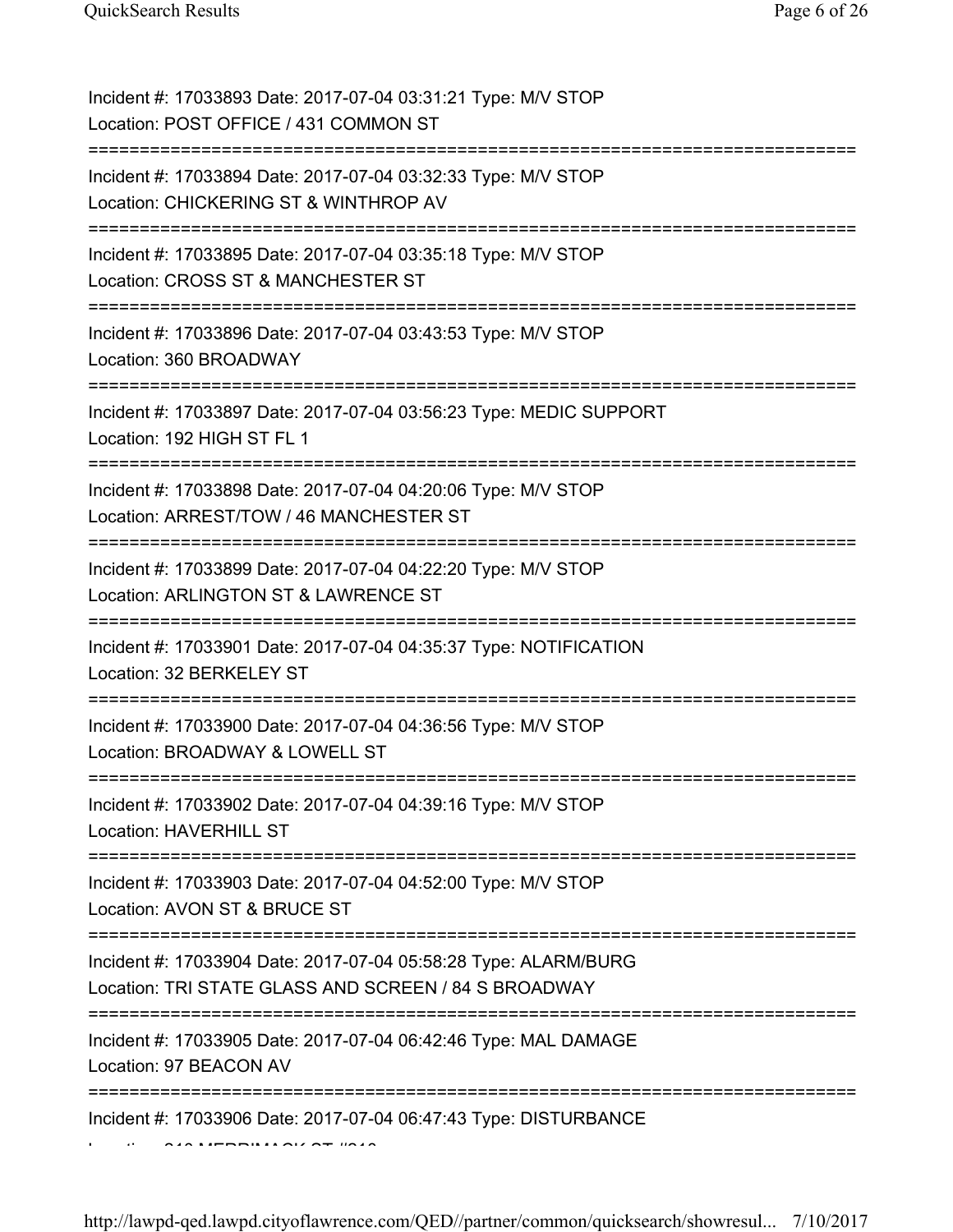| Incident #: 17033907 Date: 2017-07-04 06:59:42 Type: PARK & WALK<br>Location: 0 BROADWAY<br>Incident #: 17033908 Date: 2017-07-04 07:28:20 Type: THREATS<br>Location: 65 AVON ST FL 2ND<br>Incident #: 17033909 Date: 2017-07-04 07:48:55 Type: M/V STOP<br>Location: AMES ST & YALE ST<br>Incident #: 17033910 Date: 2017-07-04 07:54:12 Type: M/V STOP<br>Location: AMES ST & HAVERHILL ST<br>Incident #: 17033911 Date: 2017-07-04 08:02:04 Type: ALARM/BURG<br>Location: VALENTINE AND KEBARTAS / 15 S UNION ST<br>Incident #: 17033912 Date: 2017-07-04 08:24:52 Type: NOTIFICATION |
|------------------------------------------------------------------------------------------------------------------------------------------------------------------------------------------------------------------------------------------------------------------------------------------------------------------------------------------------------------------------------------------------------------------------------------------------------------------------------------------------------------------------------------------------------------------------------------------|
|                                                                                                                                                                                                                                                                                                                                                                                                                                                                                                                                                                                          |
|                                                                                                                                                                                                                                                                                                                                                                                                                                                                                                                                                                                          |
|                                                                                                                                                                                                                                                                                                                                                                                                                                                                                                                                                                                          |
|                                                                                                                                                                                                                                                                                                                                                                                                                                                                                                                                                                                          |
|                                                                                                                                                                                                                                                                                                                                                                                                                                                                                                                                                                                          |
| Location: 34 WOODLAND ST                                                                                                                                                                                                                                                                                                                                                                                                                                                                                                                                                                 |
| Incident #: 17033913 Date: 2017-07-04 08:32:46 Type: ALARM/BURG<br>Location: VALENTINE & KEBARTAS EXT. 0 / 15 UNION ST                                                                                                                                                                                                                                                                                                                                                                                                                                                                   |
| =====================================<br>====================<br>Incident #: 17033914 Date: 2017-07-04 08:44:11 Type: MAL DAMAGE<br>Location: DUNKIN DONUTS / 123 LAWRENCE ST                                                                                                                                                                                                                                                                                                                                                                                                            |
| Incident #: 17033915 Date: 2017-07-04 08:52:55 Type: SUICIDE ATTEMPT<br>Location: FRANKLIN ST & HAVERHILL ST                                                                                                                                                                                                                                                                                                                                                                                                                                                                             |
| Incident #: 17033916 Date: 2017-07-04 09:41:07 Type: EXTRA SURVEIL<br>Location: 360 BROADWAY                                                                                                                                                                                                                                                                                                                                                                                                                                                                                             |
| Incident #: 17033917 Date: 2017-07-04 10:09:56 Type: NOTIFICATION<br>Location: 90 BEACON ST #7                                                                                                                                                                                                                                                                                                                                                                                                                                                                                           |
| Incident #: 17033918 Date: 2017-07-04 10:21:44 Type: M/V STOP<br>Location: ANDOVER ST & PHILLIPS ST                                                                                                                                                                                                                                                                                                                                                                                                                                                                                      |
| Incident #: 17033919 Date: 2017-07-04 10:39:45 Type: M/V STOP<br>Location: E HAVERHILL ST & FERRY ST                                                                                                                                                                                                                                                                                                                                                                                                                                                                                     |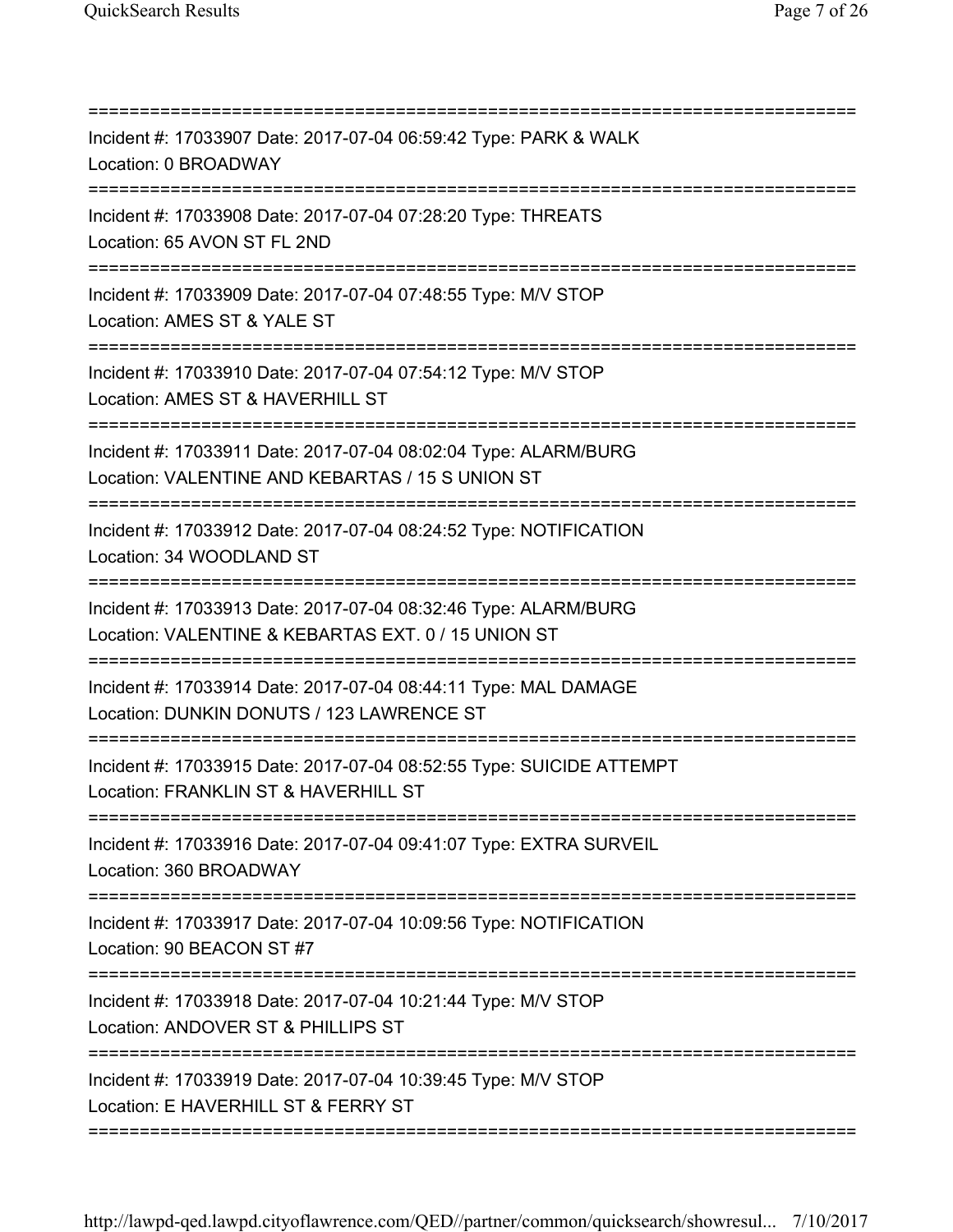| Incident #: 17033920 Date: 2017-07-04 10:40:55 Type: EXTRA SURVEIL<br>Location: 56 HILLSIDE AV                                  |
|---------------------------------------------------------------------------------------------------------------------------------|
| Incident #: 17033921 Date: 2017-07-04 10:42:58 Type: M/V STOP<br>Location: LAWRENCE ST & LEXINGTON ST                           |
| Incident #: 17033922 Date: 2017-07-04 10:47:12 Type: M/V STOP<br>Location: 364 WATER ST                                         |
| Incident #: 17033923 Date: 2017-07-04 10:56:29 Type: M/V STOP<br>Location: 25 TRENTON ST<br>=================================== |
| Incident #: 17033924 Date: 2017-07-04 10:57:10 Type: EXTRA SURVEIL<br>Location: 360 BROADWAY                                    |
| Incident #: 17033925 Date: 2017-07-04 11:00:02 Type: M/V STOP<br>Location: HAVERHILL ST & LAWRENCE ST                           |
| Incident #: 17033926 Date: 2017-07-04 11:08:54 Type: EXTRA SURVEIL<br>Location: 360 BROADWAY                                    |
| Incident #: 17033927 Date: 2017-07-04 11:16:39 Type: CK WELL BEING<br>Location: 103 WINTHROP AV                                 |
| Incident #: 17033928 Date: 2017-07-04 11:26:23 Type: SUS PERS/MV<br>Location: FALLS BRIDGE / PERMBEMENT<br>-------------------  |
| Incident #: 17033929 Date: 2017-07-04 11:37:48 Type: CK WELL BEING<br>Location: 53 AUBURN ST #B                                 |
| Incident #: 17033930 Date: 2017-07-04 11:38:53 Type: GENERAL SERV<br>Location: 1 SPRING ST                                      |
| Incident #: 17033931 Date: 2017-07-04 11:57:18 Type: VIO CITY ORD<br>Location: 15 BAYSTATE RD                                   |
| Incident #: 17033932 Date: 2017-07-04 12:00:47 Type: STOL/MV/PAS<br>Location: 11 SAVOIE AV                                      |
| Incident #: 17033933 Date: 2017-07-04 12:02:53 Type: M/V STOP                                                                   |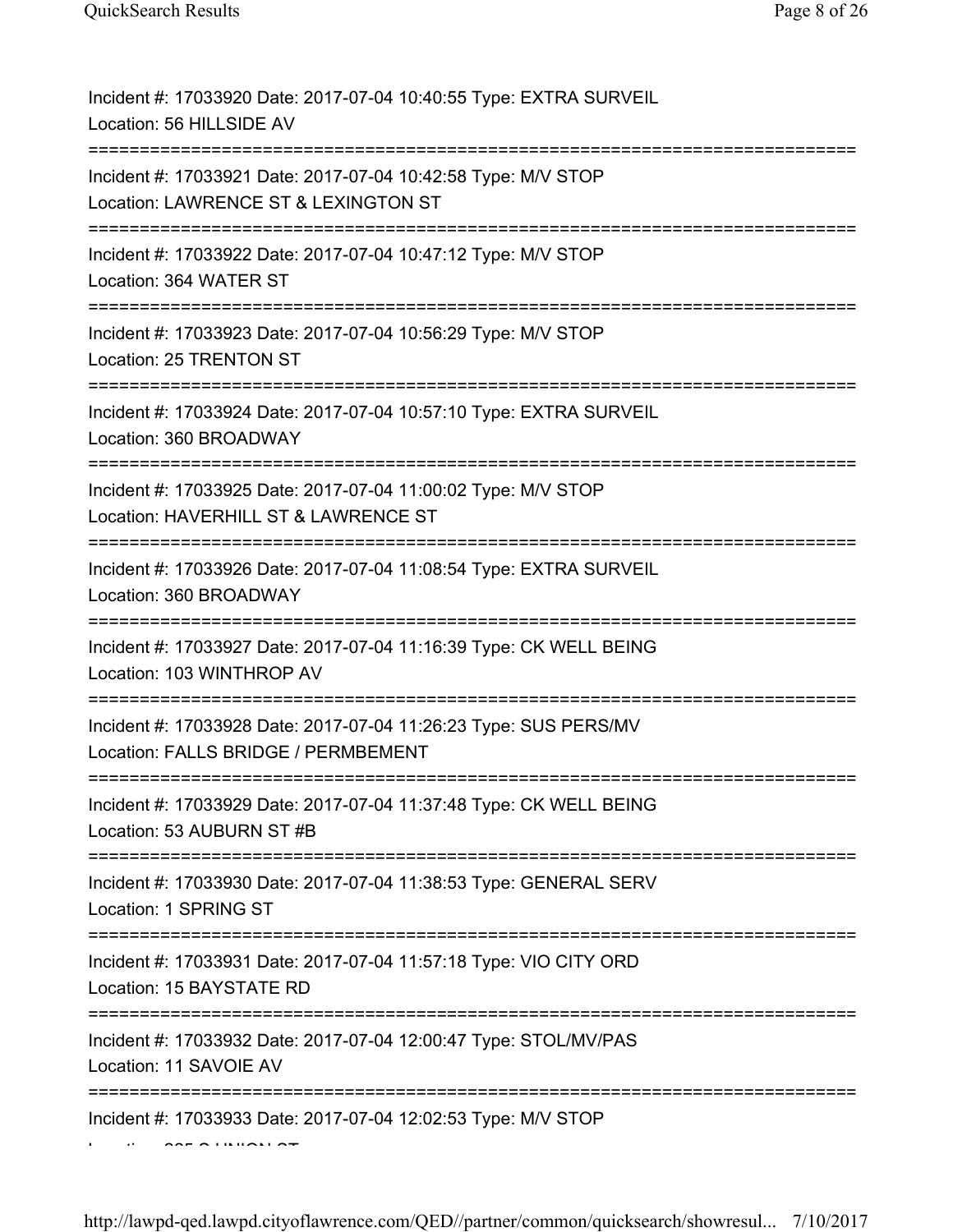| Incident #: 17033934 Date: 2017-07-04 12:07:36 Type: M/V STOP<br>Location: HILLSIDE & YALE ST                                   |
|---------------------------------------------------------------------------------------------------------------------------------|
| Incident #: 17033938 Date: 2017-07-04 12:08:03 Type: MAL DAMAGE<br>Location: 102 BAILEY ST<br>================================= |
| Incident #: 17033935 Date: 2017-07-04 12:09:57 Type: M/V STOP<br>Location: HILLSIDE AV & YALE ST                                |
| Incident #: 17033936 Date: 2017-07-04 12:14:41 Type: DOMESTIC/PROG<br>Location: 49 DRACUT ST                                    |
| Incident #: 17033937 Date: 2017-07-04 12:17:44 Type: DOMESTIC/PROG<br>Location: 74 HAWLEY ST #3                                 |
| Incident #: 17033939 Date: 2017-07-04 12:23:47 Type: MV/BLOCKING<br>Location: 19 SHERIDAN ST                                    |
| Incident #: 17033940 Date: 2017-07-04 12:34:51 Type: M/V STOP<br>Location: 700 ESSEX ST<br>:============================        |
| Incident #: 17033941 Date: 2017-07-04 12:36:53 Type: INVEST CONT<br>Location: GEISLER STATE POOL / 50 HIGH ST                   |
| Incident #: 17033942 Date: 2017-07-04 12:50:02 Type: CK WELL BEING<br>Location: 248 BROADWAY                                    |
| Incident #: 17033943 Date: 2017-07-04 12:55:14 Type: SHOTS FIRED<br><b>Location: METHUEN ST</b>                                 |
| Incident #: 17033944 Date: 2017-07-04 13:02:20 Type: CK WELL BEING<br>Location: 169 WEST ST #1                                  |
| Incident #: 17033945 Date: 2017-07-04 13:19:51 Type: NOISE ORD<br>Location: 197 199 ABBOTT ST                                   |
| Incident #: 17033946 Date: 2017-07-04 13:24:47 Type: NOISE ORD<br>Location: 388 HAMPSHIRE ST                                    |
|                                                                                                                                 |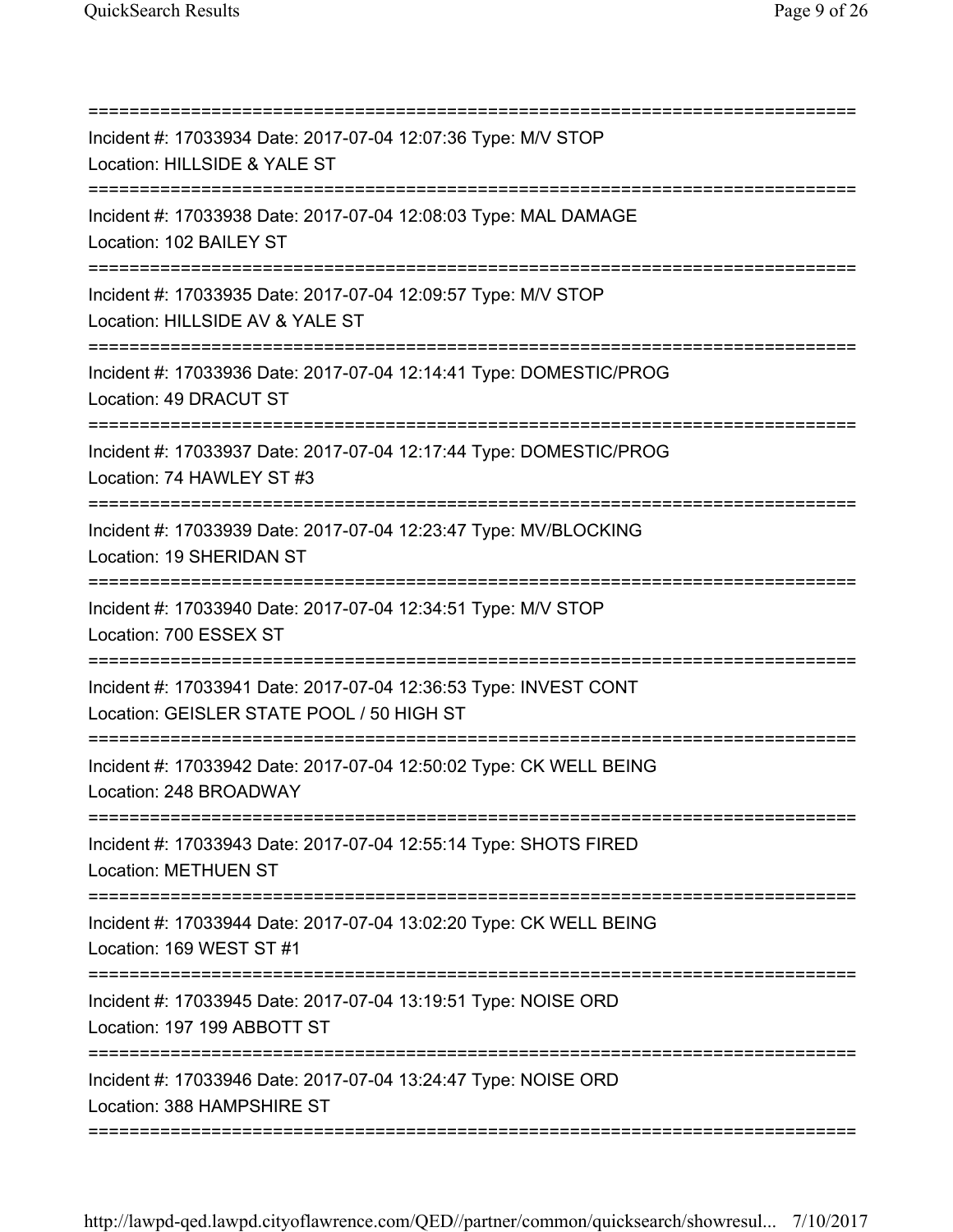| Incident #: 17033947 Date: 2017-07-04 13:40:00 Type: TOW OF M/V<br>Location: SLE SCHOOL / 165 CRAWFORD ST |
|-----------------------------------------------------------------------------------------------------------|
| Incident #: 17033948 Date: 2017-07-04 13:52:05 Type: CK WELL BEING<br>Location: 28 MANCHESTER ST          |
| Incident #: 17033949 Date: 2017-07-04 13:58:19 Type: MEDIC SUPPORT<br>Location: 10 LEONARD AV             |
| Incident #: 17033950 Date: 2017-07-04 14:03:11 Type: LOUD NOISE<br>Location: 73 PEARL ST                  |
| Incident #: 17033951 Date: 2017-07-04 14:03:47 Type: LOUD NOISE<br>Location: BEACON AV & BEACON ST        |
| Incident #: 17033952 Date: 2017-07-04 14:06:28 Type: AUTO ACC/PED<br>Location: MCDONALDS / 50 BROADWAY    |
| Incident #: 17033953 Date: 2017-07-04 14:27:45 Type: MEDIC SUPPORT<br>Location: 525 ESSEX ST #405         |
| Incident #: 17033954 Date: 2017-07-04 14:43:55 Type: M/V STOP<br>Location: MERRIMACK ST & S BROADWAY      |
| Incident #: 17033955 Date: 2017-07-04 14:50:35 Type: 911 HANG UP<br>Location: 38 CEDAR ST                 |
| Incident #: 17033956 Date: 2017-07-04 14:59:49 Type: MEDIC SUPPORT<br>Location: 6 NIGHTINGALE CT          |
| Incident #: 17033957 Date: 2017-07-04 15:22:04 Type: FIRE/MV<br>Location: 8 KENT ST                       |
| Incident #: 17033958 Date: 2017-07-04 15:23:38 Type: 911 HANG UP<br>Location: 353 ELM ST                  |
|                                                                                                           |
| Incident #: 17033959 Date: 2017-07-04 15:23:38 Type: LOUD NOISE<br>Location: 149 151 EMMETT ST            |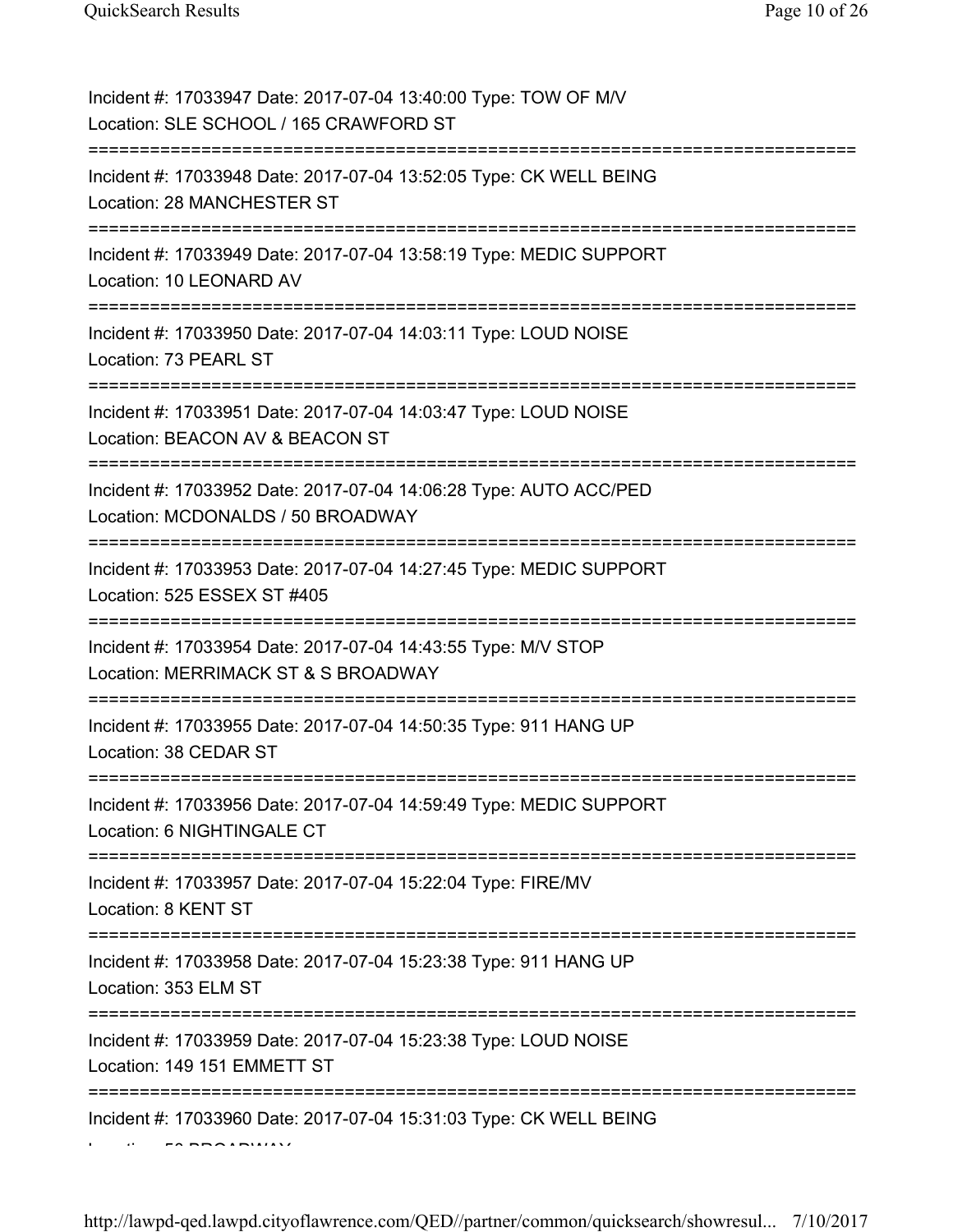=========================================================================== Incident #: 17033962 Date: 2017-07-04 15:35:35 Type: GENERAL SERV Location: 90 LOWELL ST =========================================================================== Incident #: 17033961 Date: 2017-07-04 15:36:58 Type: LOUD NOISE Location: 20 22 BENNINGTON ST =========================================================================== Incident #: 17033963 Date: 2017-07-04 15:48:17 Type: LOUD NOISE Location: BEACON AV =========================================================================== Incident #: 17033964 Date: 2017-07-04 15:48:18 Type: LOUD NOISE Location: 113 EMMETT ST =========================================================================== Incident #: 17033965 Date: 2017-07-04 15:54:25 Type: AUTO ACC/NO PI Location: CANAL ST =========================================================================== Incident #: 17033966 Date: 2017-07-04 16:20:11 Type: M/V STOP Location: ANDOVER ST & FURBER ST =========================================================================== Incident #: 17033967 Date: 2017-07-04 16:25:39 Type: NOISE ORD Location: 175 SANBORN ST =========================================================================== Incident #: 17033968 Date: 2017-07-04 16:32:40 Type: LOUD NOISE Location: 22 MAGNOLIA ST =========================================================================== Incident #: 17033969 Date: 2017-07-04 16:35:28 Type: A&B PROG Location: OAK ST =========================================================================== Incident #: 17033971 Date: 2017-07-04 16:42:50 Type: LOUD NOISE Location: 66 CONGRESS ST =========================================================================== Incident #: 17033970 Date: 2017-07-04 16:42:51 Type: NOISE ORD Location: 448 LOWELL ST =========================================================================== Incident #: 17033973 Date: 2017-07-04 16:43:26 Type: MEDIC SUPPORT Location: 17 OHIO AV #2 =========================================================================== Incident #: 17033972 Date: 2017-07-04 16:43:31 Type: NOISE ORD Location: BEACON AV ===========================================================================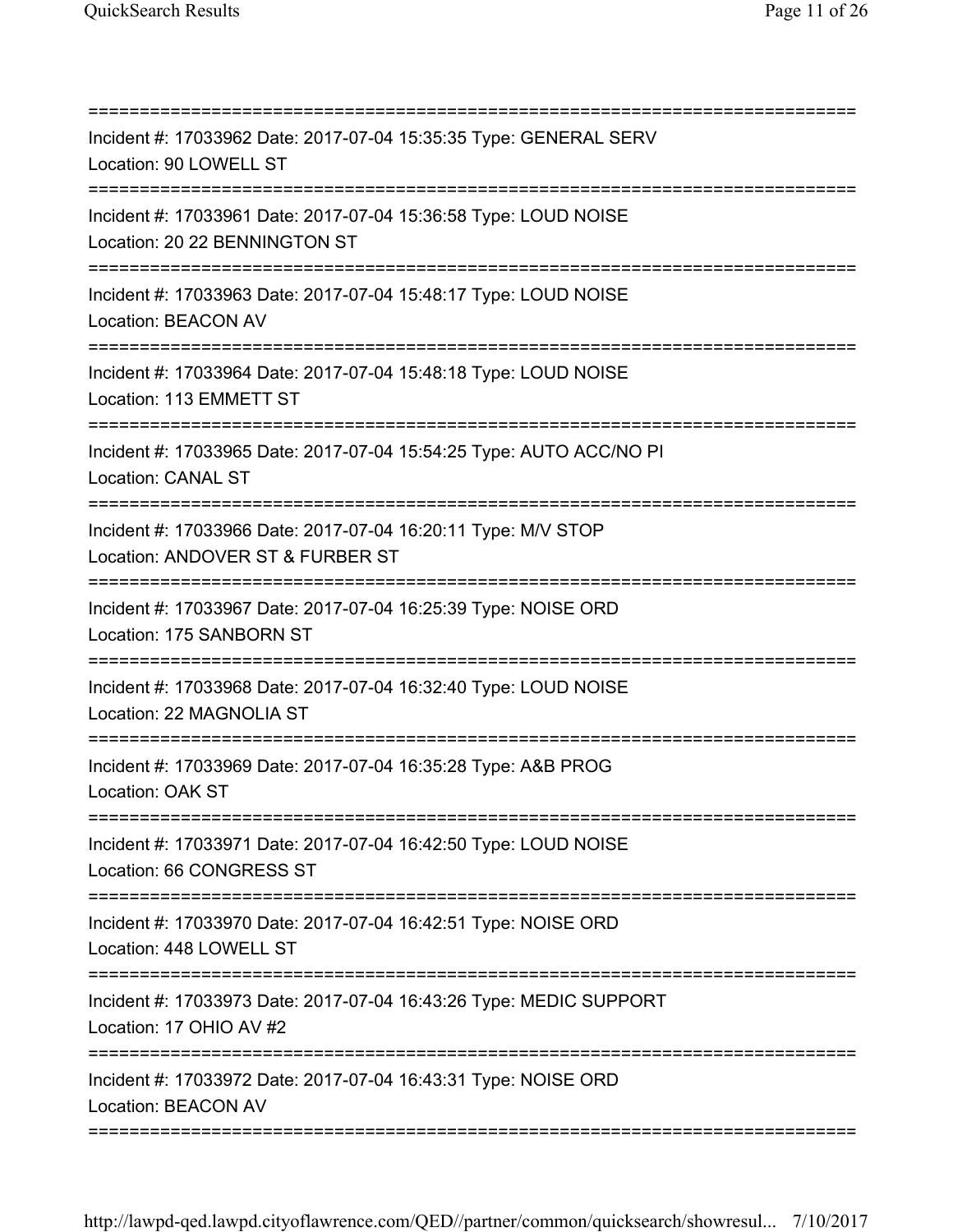| Incident #: 17033974 Date: 2017-07-04 16:53:57 Type: LOUD NOISE<br>Location: AMES ST & OHIO AV                             |
|----------------------------------------------------------------------------------------------------------------------------|
| Incident #: 17033975 Date: 2017-07-04 16:59:02 Type: NOISE ORD<br>Location: 448 LOWELL ST                                  |
| Incident #: 17033976 Date: 2017-07-04 17:14:25 Type: NOISE ORD<br>Location: STEVENS ST & WEARE ST                          |
| Incident #: 17033977 Date: 2017-07-04 17:22:44 Type: MV/BLOCKING<br>Location: 37 WOODLAND ST                               |
| Incident #: 17033978 Date: 2017-07-04 17:23:18 Type: NOISE ORD<br>Location: 40 TOWER HILL ST                               |
| Incident #: 17033979 Date: 2017-07-04 17:23:42 Type: NOISE ORD<br>Location: 41 WEST ST<br>=====================            |
| Incident #: 17033980 Date: 2017-07-04 17:25:02 Type: NOISE ORD<br>Location: 20 BENNINGTON ST<br>=======================    |
| Incident #: 17033981 Date: 2017-07-04 17:25:55 Type: INVEST CONT<br>Location: 125B LAWRENCE ST                             |
| Incident #: 17033982 Date: 2017-07-04 17:28:07 Type: M/V STOP<br>Location: PEMBERTON PARK / null                           |
| Incident #: 17033983 Date: 2017-07-04 17:29:08 Type: M/V STOP<br>Location: PEMBERTON PARK / null                           |
| Incident #: 17033984 Date: 2017-07-04 17:30:00 Type: AUTO ACC/NO PI<br>Location: 58 WILLOW ST<br>========================= |
| Incident #: 17033985 Date: 2017-07-04 17:33:08 Type: NOISE ORD<br>Location: 22 MAGNOLIA ST                                 |
| Incident #: 17033986 Date: 2017-07-04 17:34:50 Type: NOISE ORD<br>Location: 28 DEWEY ST                                    |
| Incident #: 17033987 Date: 2017-07-04 17:38:59 Type: SUS PERS/MV                                                           |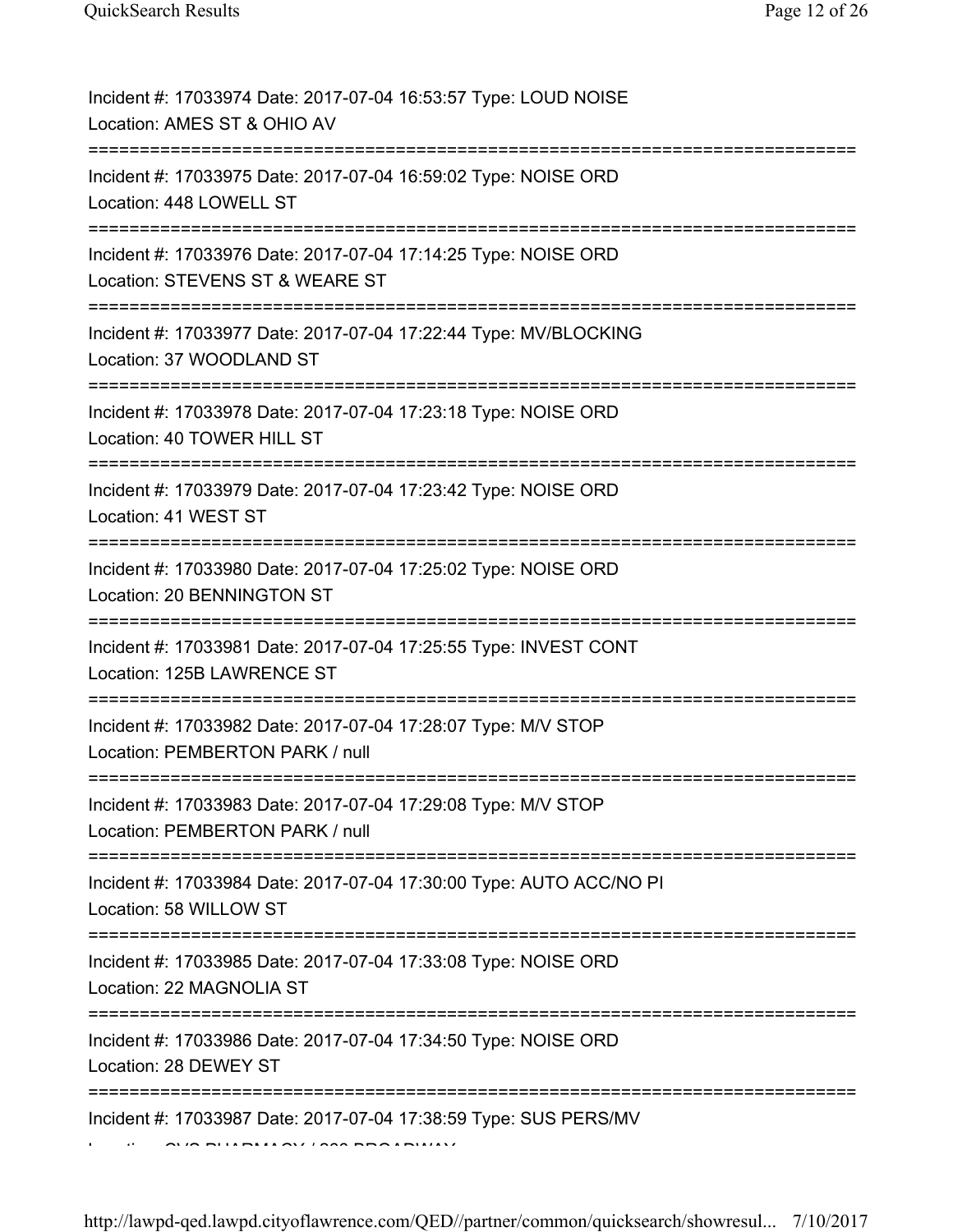| Incident #: 17033988 Date: 2017-07-04 17:39:57 Type: NOISE ORD<br>Location: 45 OREGON AV                                              |
|---------------------------------------------------------------------------------------------------------------------------------------|
| =========================<br>Incident #: 17033989 Date: 2017-07-04 17:45:05 Type: NOISE ORD<br>Location: 49 FOREST                    |
| Incident #: 17033990 Date: 2017-07-04 17:45:47 Type: NOISE ORD<br>Location: 25 W KENNETH ST                                           |
| Incident #: 17033991 Date: 2017-07-04 17:45:49 Type: NOISE ORD<br>Location: FLORENCE AV & MAGNOLIA ST                                 |
| Incident #: 17033992 Date: 2017-07-04 17:52:00 Type: NOISE ORD<br>Location: 169 SANBORN ST                                            |
| Incident #: 17033993 Date: 2017-07-04 17:52:56 Type: NOISE ORD<br>Location: 448 LOWELL ST                                             |
| ================================<br>Incident #: 17033994 Date: 2017-07-04 17:54:00 Type: M/V STOP<br>Location: BRADFORD ST & BROADWAY |
| =============<br>Incident #: 17033995 Date: 2017-07-04 17:57:25 Type: NOISE ORD<br>Location: 212 WATER ST                             |
| Incident #: 17033997 Date: 2017-07-04 17:58:46 Type: LARCENY/PAST<br>Location: 46 PARK ST                                             |
| ;========================<br>Incident #: 17033996 Date: 2017-07-04 17:58:56 Type: NOISE ORD<br>Location: 130 HIGH ST                  |
| Incident #: 17033999 Date: 2017-07-04 18:02:45 Type: MAL DAMAGE<br>Location: 86 S BROADWAY                                            |
| Incident #: 17033998 Date: 2017-07-04 18:02:47 Type: LOUD NOISE<br>Location: 25 KATHERINE ST                                          |
| Incident #: 17034000 Date: 2017-07-04 18:09:18 Type: NOISE ORD<br>Location: 100 HAWTHORNE WAY                                         |
|                                                                                                                                       |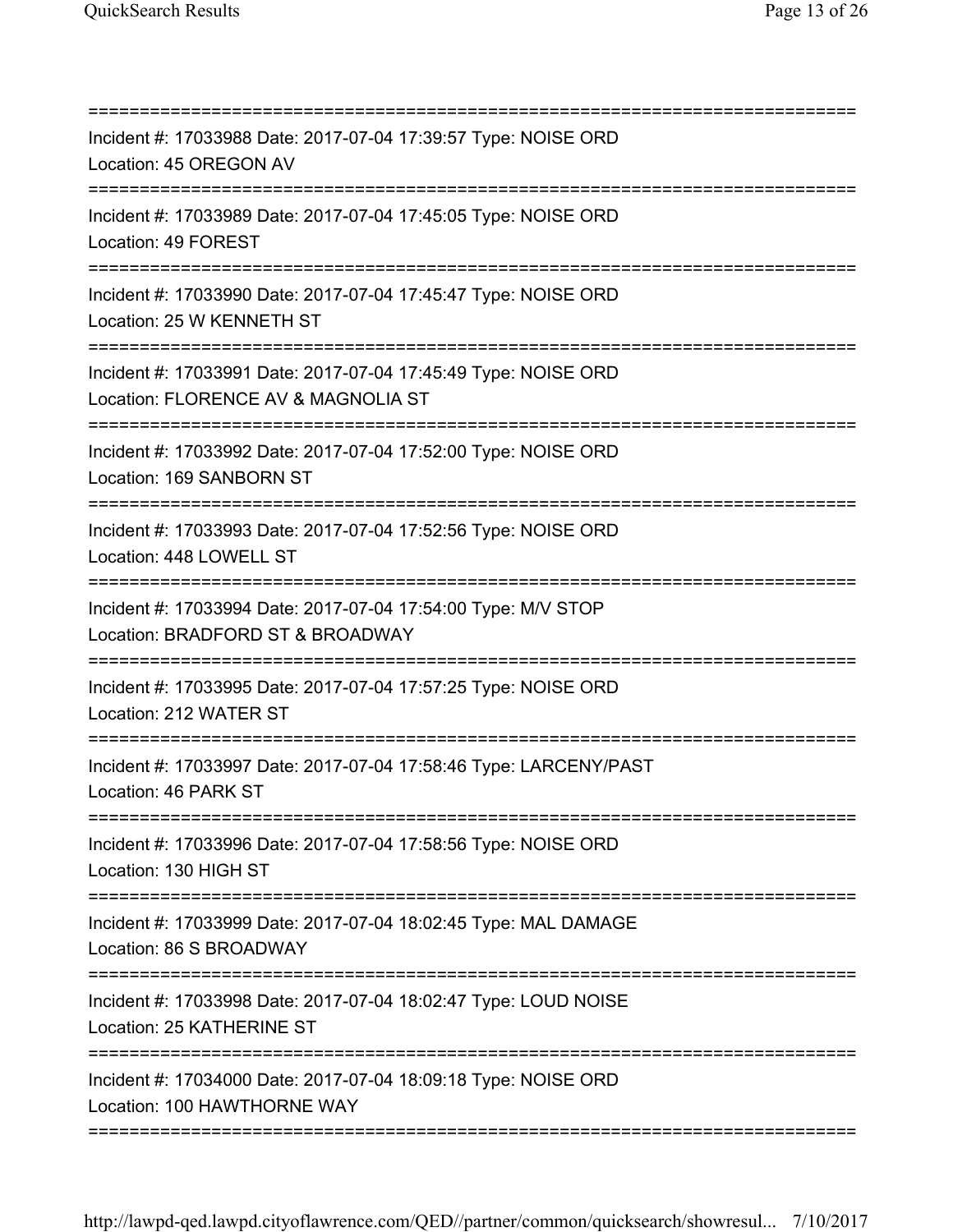| Incident #: 17034001 Date: 2017-07-04 18:16:22 Type: NOISE ORD<br>Location: 42 ROWE ST                                                                |
|-------------------------------------------------------------------------------------------------------------------------------------------------------|
| Incident #: 17034002 Date: 2017-07-04 18:20:35 Type: NOISE ORD<br>Location: 1 BEACON AV                                                               |
| Incident #: 17034003 Date: 2017-07-04 18:23:02 Type: LOUD NOISE<br>Location: 4 FLORENCE CT                                                            |
| Incident #: 17034004 Date: 2017-07-04 18:29:55 Type: NOISE ORD<br>Location: 198 ESSEX ST                                                              |
| Incident #: 17034005 Date: 2017-07-04 18:30:38 Type: LOUD NOISE<br>Location: 17 KATHERINE ST                                                          |
| Incident #: 17034006 Date: 2017-07-04 18:33:30 Type: LOUD NOISE<br>Location: 52 LENOX CIR                                                             |
| Incident #: 17034007 Date: 2017-07-04 18:33:44 Type: NOISE ORD<br>Location: 597 HOWARD ST                                                             |
| Incident #: 17034008 Date: 2017-07-04 18:36:30 Type: NOISE ORD<br>Location: 72-74 PARK ST                                                             |
| Incident #: 17034009 Date: 2017-07-04 18:42:01 Type: NOISE ORD<br>Location: 382 HAMPSHIRE ST                                                          |
| Incident #: 17034010 Date: 2017-07-04 18:47:34 Type: NOISE ORD<br>Location: 12 WOODLAND ST<br>=====================<br>============================== |
| Incident #: 17034011 Date: 2017-07-04 18:49:28 Type: THREATS<br>Location: 15 GROVE ST                                                                 |
| Incident #: 17034012 Date: 2017-07-04 18:52:59 Type: SUS PERS/MV<br>Location: COMMON ST & LAWRENCE ST<br>-----------------------                      |
| Incident #: 17034014 Date: 2017-07-04 18:56:09 Type: ANIMAL COMPL<br>Location: 14 LIBERTY AV                                                          |
| Incident #: 17034013 Date: 2017-07-04 18:56:16 Type: AUTO ACC/PI                                                                                      |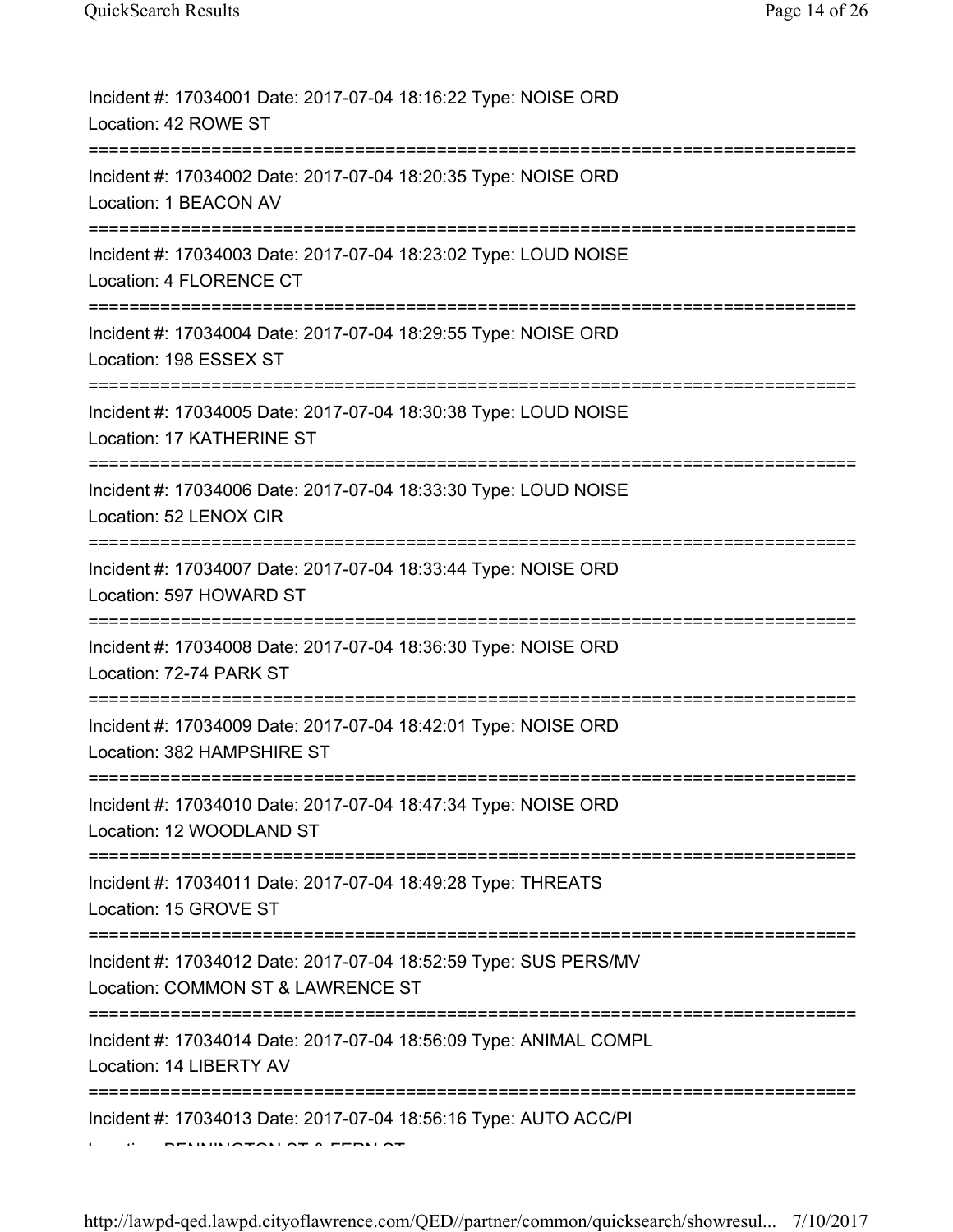| Incident #: 17034015 Date: 2017-07-04 19:03:48 Type: LOUD NOISE<br>Location: 75 FERRY ST                                     |
|------------------------------------------------------------------------------------------------------------------------------|
| Incident #: 17034016 Date: 2017-07-04 19:17:00 Type: LOUD NOISE<br>Location: 153 BAILEY ST<br>------------------------------ |
| Incident #: 17034017 Date: 2017-07-04 19:17:54 Type: FIRE WORKS<br>Location: CHESTER ST & CLIFTON ST                         |
| Incident #: 17034018 Date: 2017-07-04 19:20:29 Type: LOUD NOISE<br>Location: 92 PARK ST<br>====================              |
| Incident #: 17034019 Date: 2017-07-04 19:21:31 Type: NOISE ORD<br><b>Location: NORRIS ST</b>                                 |
| Incident #: 17034020 Date: 2017-07-04 19:34:14 Type: NOISE ORD<br>Location: 16 WARWICK ST                                    |
| Incident #: 17034021 Date: 2017-07-04 19:35:37 Type: NOISE ORD<br>Location: MCKINLEY AV                                      |
| Incident #: 17034022 Date: 2017-07-04 19:37:13 Type: CK WELL BEING<br>Location: 65 UNION ST                                  |
| Incident #: 17034023 Date: 2017-07-04 19:40:46 Type: HIT & RUN M/V<br>Location: HAVERHILL ST & JENNINGS ST                   |
| Incident #: 17034024 Date: 2017-07-04 19:43:54 Type: MV/BLOCKING<br>Location: 6 MONTGOMERY ST                                |
| Incident #: 17034025 Date: 2017-07-04 19:49:40 Type: NOISE ORD<br>Location: 71 BAILEY ST                                     |
| Incident #: 17034026 Date: 2017-07-04 19:55:27 Type: NOISE ORD<br>Location: 85 FARNHAM ST                                    |
| Incident #: 17034027 Date: 2017-07-04 20:00:48 Type: NOISE ORD<br>Location: 20 BENNINGTON ST                                 |
|                                                                                                                              |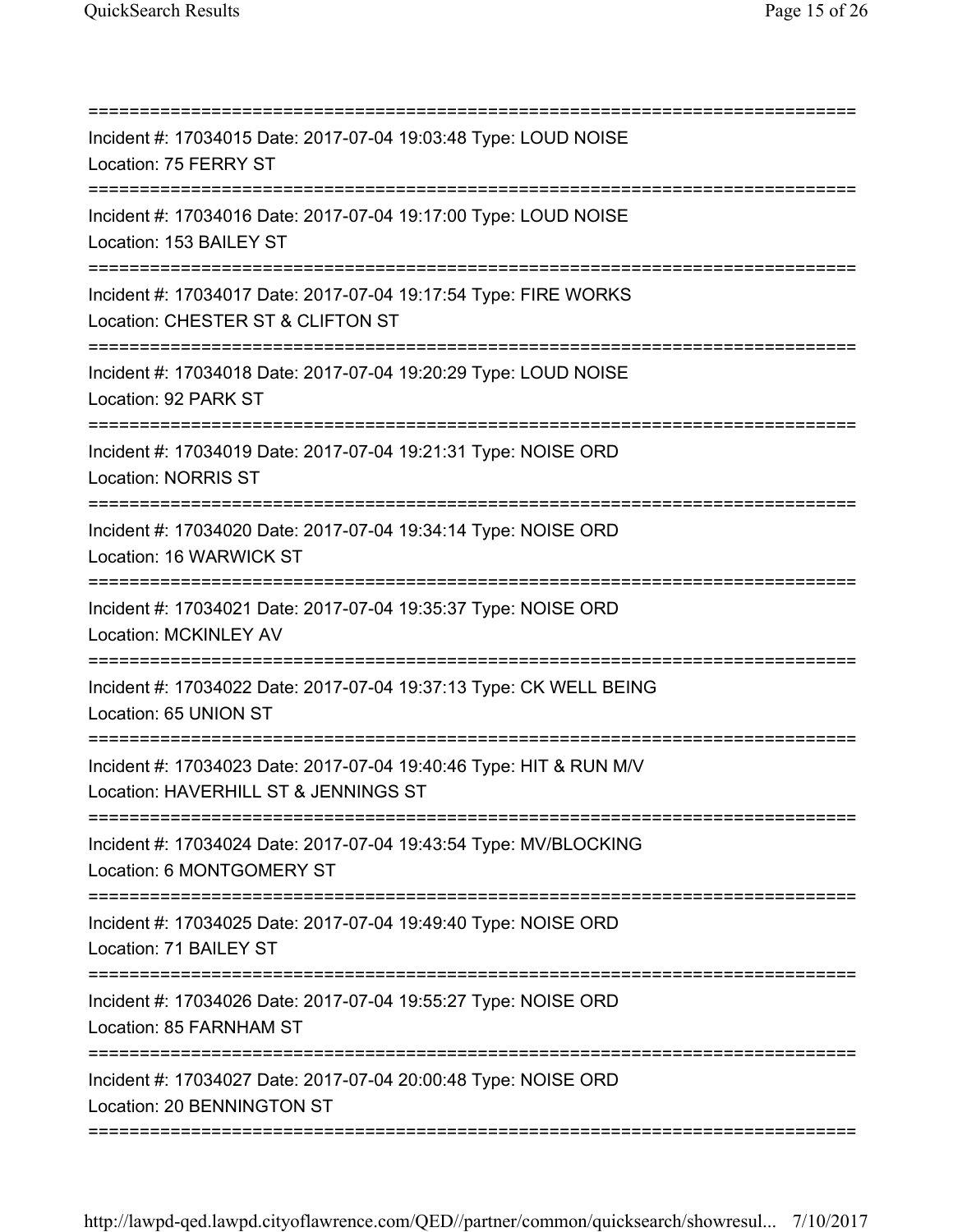| Incident #: 17034028 Date: 2017-07-04 20:02:24 Type: NOISE ORD<br>Location: 75 FERRY ST            |
|----------------------------------------------------------------------------------------------------|
| Incident #: 17034029 Date: 2017-07-04 20:09:47 Type: NOISE ORD<br>Location: 527 HAVERHILL ST       |
| Incident #: 17034030 Date: 2017-07-04 20:14:32 Type: DISABLED MV<br>Location: JACKSON ST & PARK ST |
| Incident #: 17034031 Date: 2017-07-04 20:15:34 Type: NOISE ORD<br>Location: 35 TEXAS AV            |
| Incident #: 17034032 Date: 2017-07-04 20:18:39 Type: DISORDERLY<br>Location: 11 CHELMSFORD ST      |
| Incident #: 17034033 Date: 2017-07-04 20:20:56 Type: FIRE WORKS<br>Location: AMES ST & OREGON AV   |
| Incident #: 17034035 Date: 2017-07-04 20:23:39 Type: GENERAL SERV<br>Location: 44 HILLSIDE AV FL 2 |
| Incident #: 17034034 Date: 2017-07-04 20:24:07 Type: FIRE WORKS<br>Location: 12 ORCHARD ST         |
| Incident #: 17034036 Date: 2017-07-04 20:30:50 Type: NOISE ORD<br>Location: 73 BUNKERHILL ST       |
| Incident #: 17034037 Date: 2017-07-04 20:31:24 Type: DISTURBANCE<br>Location: 817 ESSEX ST         |
| Incident #: 17034038 Date: 2017-07-04 20:32:45 Type: NOISE ORD<br>Location: 49 FOREST ST           |
| Incident #: 17034039 Date: 2017-07-04 20:34:38 Type: LOUD NOISE<br>Location: 100 GILBERT ST        |
| Incident #: 17034040 Date: 2017-07-04 20:35:15 Type: MEDIC SUPPORT<br>Location: 54 PARK ST FL 1    |
| Incident #: 17034041 Date: 2017-07-04 20:35:55 Type: NOISE ORD                                     |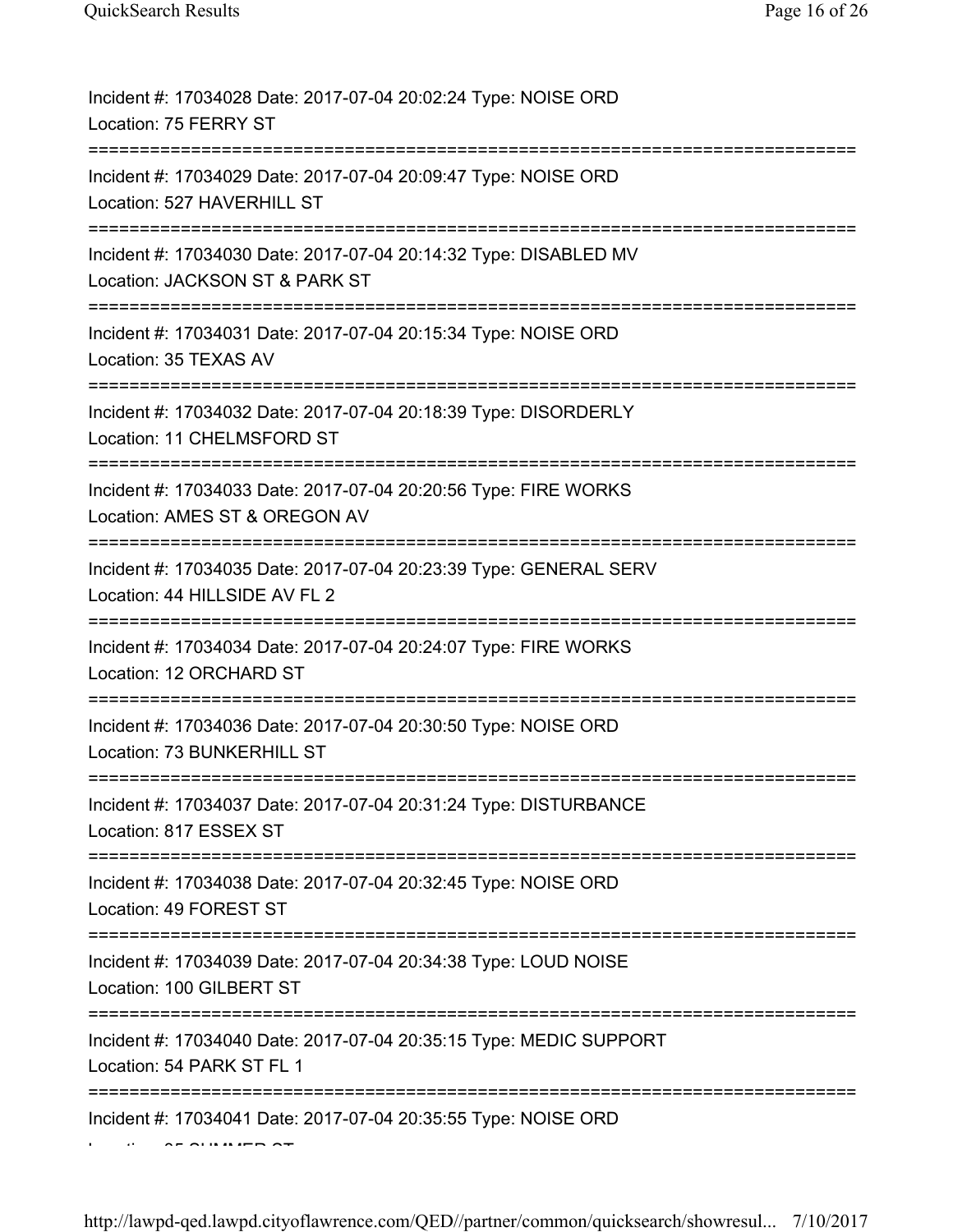=========================================================================== Incident #: 17034042 Date: 2017-07-04 20:37:56 Type: MEDIC SUPPORT Location: 91 SUMMER ST #6 =========================================================================== Incident #: 17034043 Date: 2017-07-04 20:38:34 Type: NOISE ORD Location: 28 MIDLAND ST =========================================================================== Incident #: 17034044 Date: 2017-07-04 20:40:20 Type: FIRE WORKS Location: 108 WACHUSETTS AV =========================================================================== Incident #: 17034045 Date: 2017-07-04 20:41:03 Type: NOISE ORD Location: 12 SAUNDERS ST =========================================================================== Incident #: 17034046 Date: 2017-07-04 20:42:04 Type: MEDIC SUPPORT Location: 136 WATER ST =========================================================================== Incident #: 17034048 Date: 2017-07-04 20:48:00 Type: B&E/PAST Location: 50 MARSTON ST =========================================================================== Incident #: 17034047 Date: 2017-07-04 20:48:04 Type: DISABLED MV Location: JACKSON ST & PARK ST =========================================================================== Incident #: 17034049 Date: 2017-07-04 20:50:02 Type: LOUD NOISE Location: 49 FOREST ST =========================================================================== Incident #: 17034050 Date: 2017-07-04 20:50:20 Type: NOISE ORD Location: ARLINGTON ST & EXCHANGE ST =========================================================================== Incident #: 17034051 Date: 2017-07-04 20:50:54 Type: NOISE ORD Location: 24 PLEASANT TER =========================================================================== Incident #: 17034052 Date: 2017-07-04 20:53:27 Type: FIRE WORKS Location: 76 AMHERST ST =========================================================================== Incident #: 17034053 Date: 2017-07-04 20:54:38 Type: M/V STOP Location: TREMONT ST & WEST ST =========================================================================== Incident #: 17034054 Date: 2017-07-04 20:55:27 Type: FIRE WORKS Location: 142 MARGIN ST ===========================================================================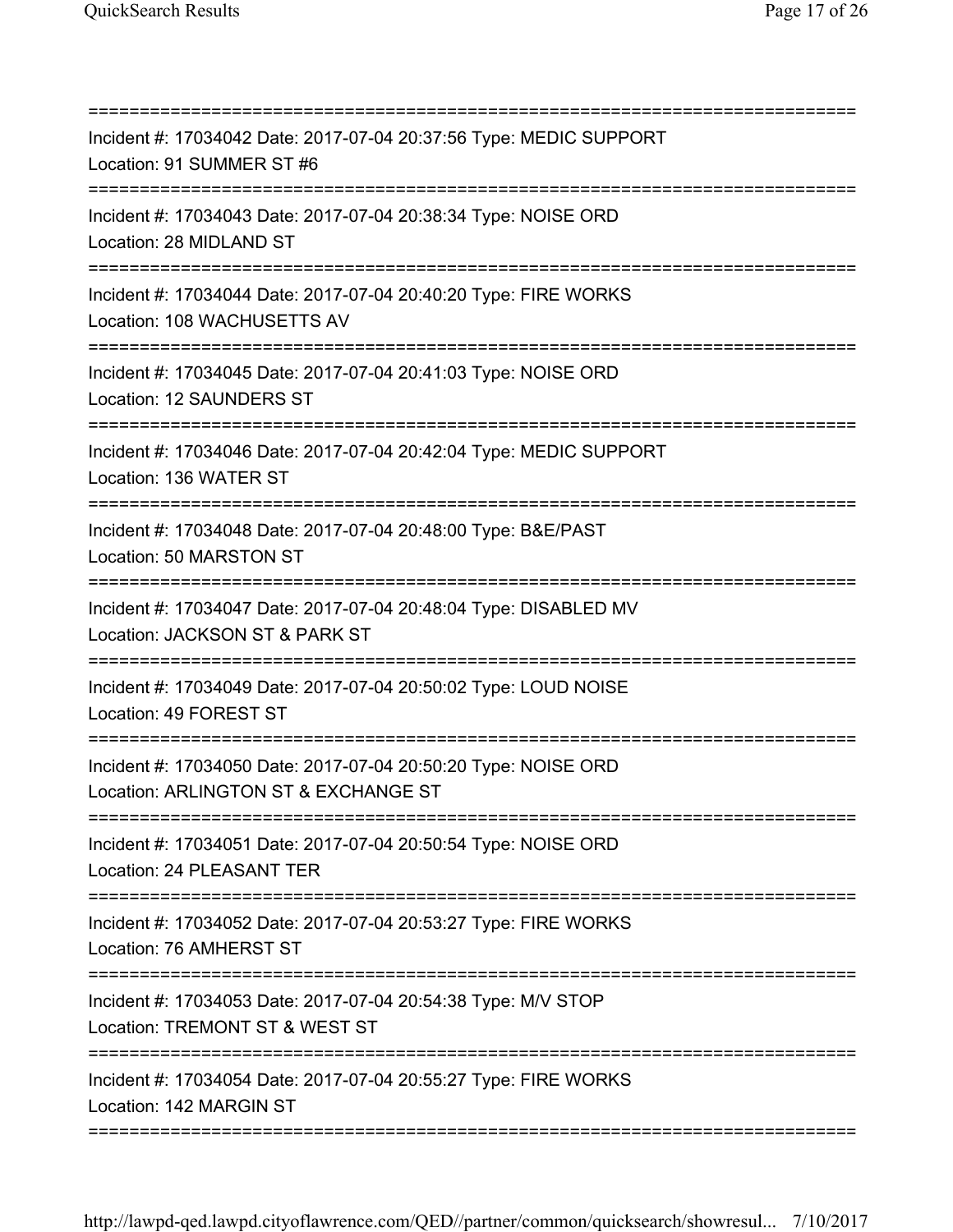| Incident #: 17034055 Date: 2017-07-04 20:57:44 Type: FIRE WORKS<br>Location: 7 FARLEY ST                                |
|-------------------------------------------------------------------------------------------------------------------------|
| Incident #: 17034056 Date: 2017-07-04 20:58:01 Type: FIRE WORKS<br>Location: CYR DR & JEFFERSON ST<br>================= |
| Incident #: 17034058 Date: 2017-07-04 20:59:02 Type: AUTO ACC/NO PI<br>Location: 53 EUTAW ST                            |
| Incident #: 17034057 Date: 2017-07-04 20:59:15 Type: TRESPASSING<br>Location: DISCOUNT LIQUORS / 103 BROADWAY           |
| Incident #: 17034059 Date: 2017-07-04 20:59:15 Type: FIRE WORKS<br>Location: 482 MT VERNON ST                           |
| Incident #: 17034060 Date: 2017-07-04 21:02:24 Type: LOUD NOISE<br>Location: W KENNETH ST                               |
| Incident #: 17034061 Date: 2017-07-04 21:05:06 Type: NOISE ORD<br>Location: 36 DURHAM ST                                |
| Incident #: 17034062 Date: 2017-07-04 21:05:58 Type: AUTO ACC/NO PI<br>Location: 82 BENNINGTON ST                       |
| Incident #: 17034063 Date: 2017-07-04 21:07:04 Type: M/V STOP<br>Location: BROADWAY & COMMON ST                         |
| Incident #: 17034064 Date: 2017-07-04 21:07:24 Type: FIRE WORKS<br>Location: 36 ROWE ST                                 |
| Incident #: 17034065 Date: 2017-07-04 21:08:28 Type: FIRE WORKS<br>Location: 17 PLATT ST                                |
| Incident #: 17034066 Date: 2017-07-04 21:09:17 Type: NOISE ORD<br>Location: 31 KATHERINE ST                             |
| Incident #: 17034067 Date: 2017-07-04 21:12:06 Type: NOISE ORD<br>Location: 130 HIGH ST                                 |
| Incident #: 17034068 Date: 2017-07-04 21:13:37 Type: FIRE WORKS                                                         |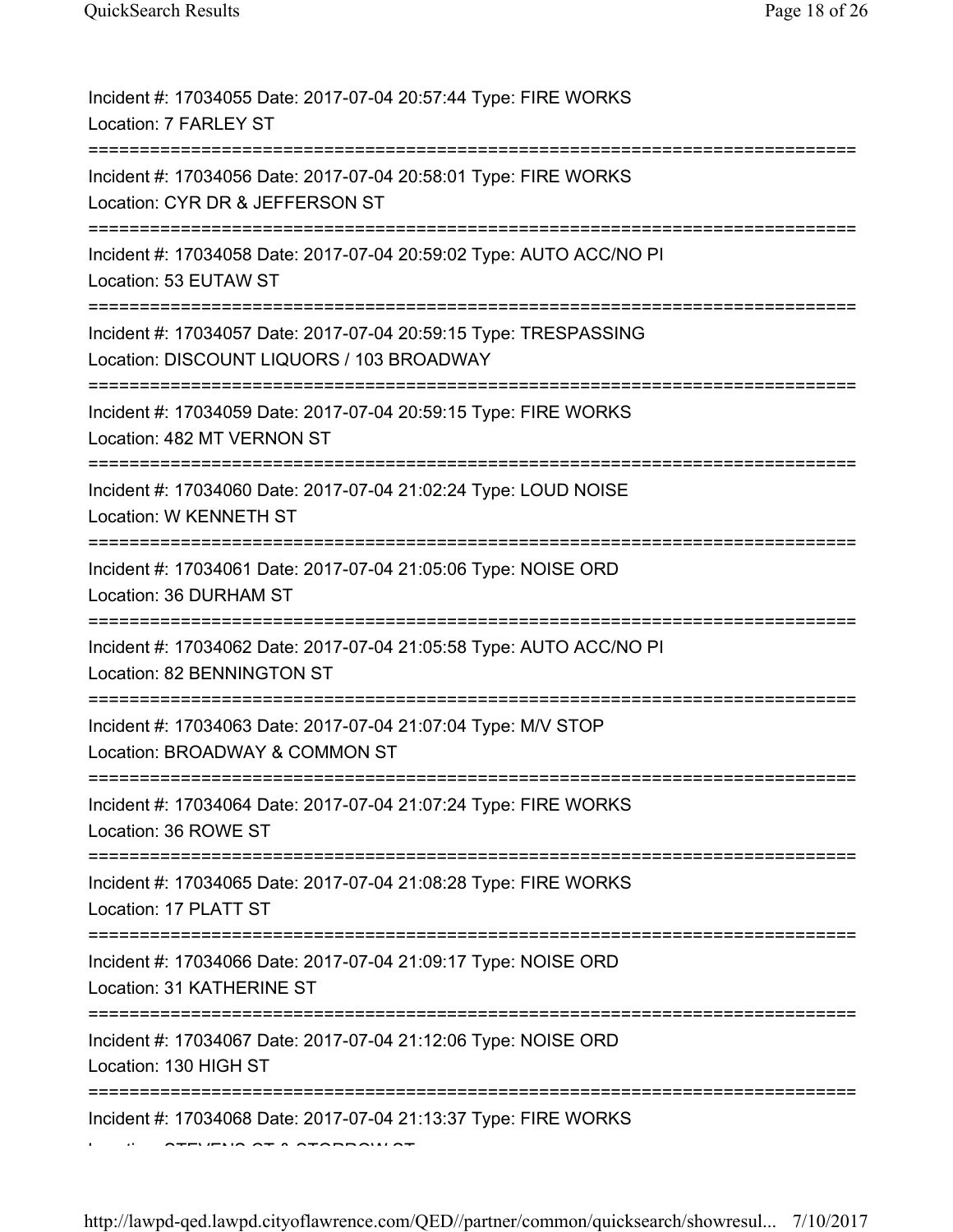| Incident #: 17034070 Date: 2017-07-04 21:14:13 Type: FIRE WORKS<br><b>Location: LINCOLN CT</b><br>==============================   |
|------------------------------------------------------------------------------------------------------------------------------------|
| Incident #: 17034069 Date: 2017-07-04 21:14:21 Type: FIRE WORKS<br>Location: 248 SALEM ST                                          |
| Incident #: 17034071 Date: 2017-07-04 21:14:47 Type: FIRE WORKS<br>Location: 7 FARLEY ST                                           |
| Incident #: 17034072 Date: 2017-07-04 21:14:52 Type: FIRE WORKS<br>Location: 3 NEWTON ST                                           |
| Incident #: 17034073 Date: 2017-07-04 21:17:21 Type: NOISE ORD<br>Location: COOLIDGE ST & SANBORN ST                               |
| Incident #: 17034074 Date: 2017-07-04 21:18:50 Type: FIRE WORKS<br>Location: 52 MARGIN ST<br>;===============================      |
| Incident #: 17034076 Date: 2017-07-04 21:21:56 Type: FIRE WORKS<br>Location: ARLINGTON ST & LAWRENCE ST                            |
| Incident #: 17034075 Date: 2017-07-04 21:22:08 Type: FIRE WORKS<br>Location: 33 BIGELOW ST                                         |
| Incident #: 17034077 Date: 2017-07-04 21:23:06 Type: SUS PERS/MV<br>Location: 360 BROADWAY                                         |
| ============================<br>Incident #: 17034078 Date: 2017-07-04 21:23:30 Type: FIRE WORKS<br>Location: CROSBY ST & NEWTON ST |
| Incident #: 17034079 Date: 2017-07-04 21:25:02 Type: STOL/MV/PAS<br>Location: 49 BLANCHARD ST                                      |
| Incident #: 17034080 Date: 2017-07-04 21:25:29 Type: M/V STOP<br>Location: ACTON ST & BROADWAY                                     |
| Incident #: 17034081 Date: 2017-07-04 21:26:07 Type: FIRE WORKS<br>Location: 3 BROADWAY CT                                         |

===========================================================================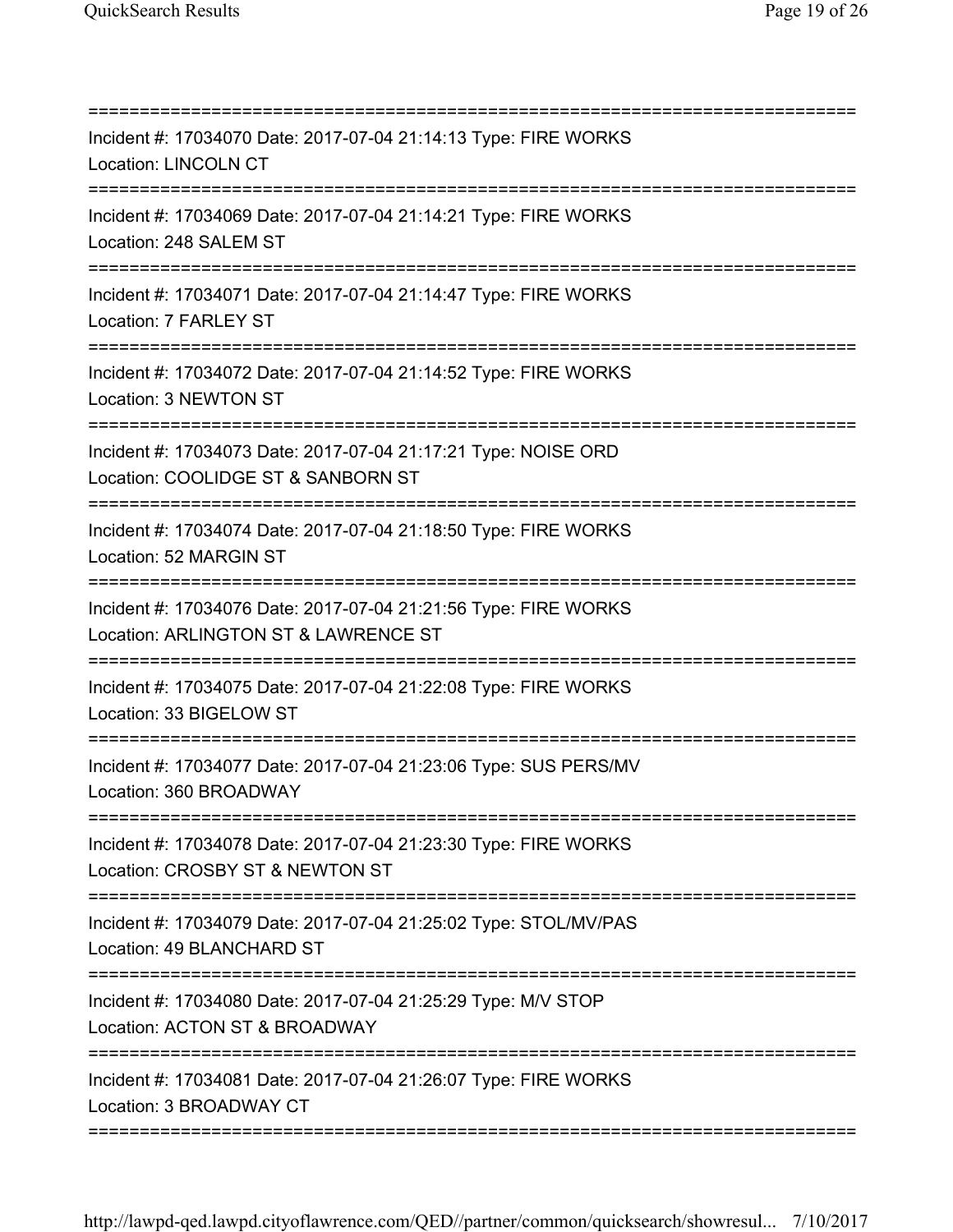| Incident #: 17034082 Date: 2017-07-04 21:26:56 Type: FIRE WORKS<br>Location: PEREZ, CECILIO JR. 1ST FLR / 51 MAY ST |
|---------------------------------------------------------------------------------------------------------------------|
| Incident #: 17034083 Date: 2017-07-04 21:28:50 Type: FIRE WORKS<br>Location: PARTHUM SCHOOL / 255 E HAVERHILL ST    |
| Incident #: 17034084 Date: 2017-07-04 21:29:08 Type: NOISE ORD<br><b>Location: NORRIS ST</b>                        |
| Incident #: 17034085 Date: 2017-07-04 21:33:09 Type: FIRE WORKS<br>Location: 625 HOWARD ST                          |
| Incident #: 17034086 Date: 2017-07-04 21:33:55 Type: FIRE WORKS<br>Location: 131 BERKELEY ST                        |
| Incident #: 17034087 Date: 2017-07-04 21:35:42 Type: FIRE WORKS<br>Location: 130 CROSS ST                           |
| Incident #: 17034088 Date: 2017-07-04 21:36:03 Type: M/V STOP<br>Location: HAVERHILL ST & UNION ST                  |
| Incident #: 17034089 Date: 2017-07-04 21:37:27 Type: DISTURBANCE<br>Location: 165 MAY ST                            |
| Incident #: 17034090 Date: 2017-07-04 21:39:10 Type: FIRE WORKS<br>Location: 136 WATER ST<br>===================    |
| Incident #: 17034091 Date: 2017-07-04 21:40:58 Type: LOUD NOISE<br>Location: 42 ROWE ST                             |
| Incident #: 17034092 Date: 2017-07-04 21:41:27 Type: DRUG VIO<br>Location: 85 KNOX ST                               |
| Incident #: 17034093 Date: 2017-07-04 21:41:38 Type: FIRE WORKS<br>Location: 50 AMES ST                             |
| Incident #: 17034094 Date: 2017-07-04 21:42:39 Type: FIRE WORKS<br>Location: 1050 ESSEX ST                          |
| Incident #: 17034095 Date: 2017-07-04 21:42:51 Type: DISTURBANCE                                                    |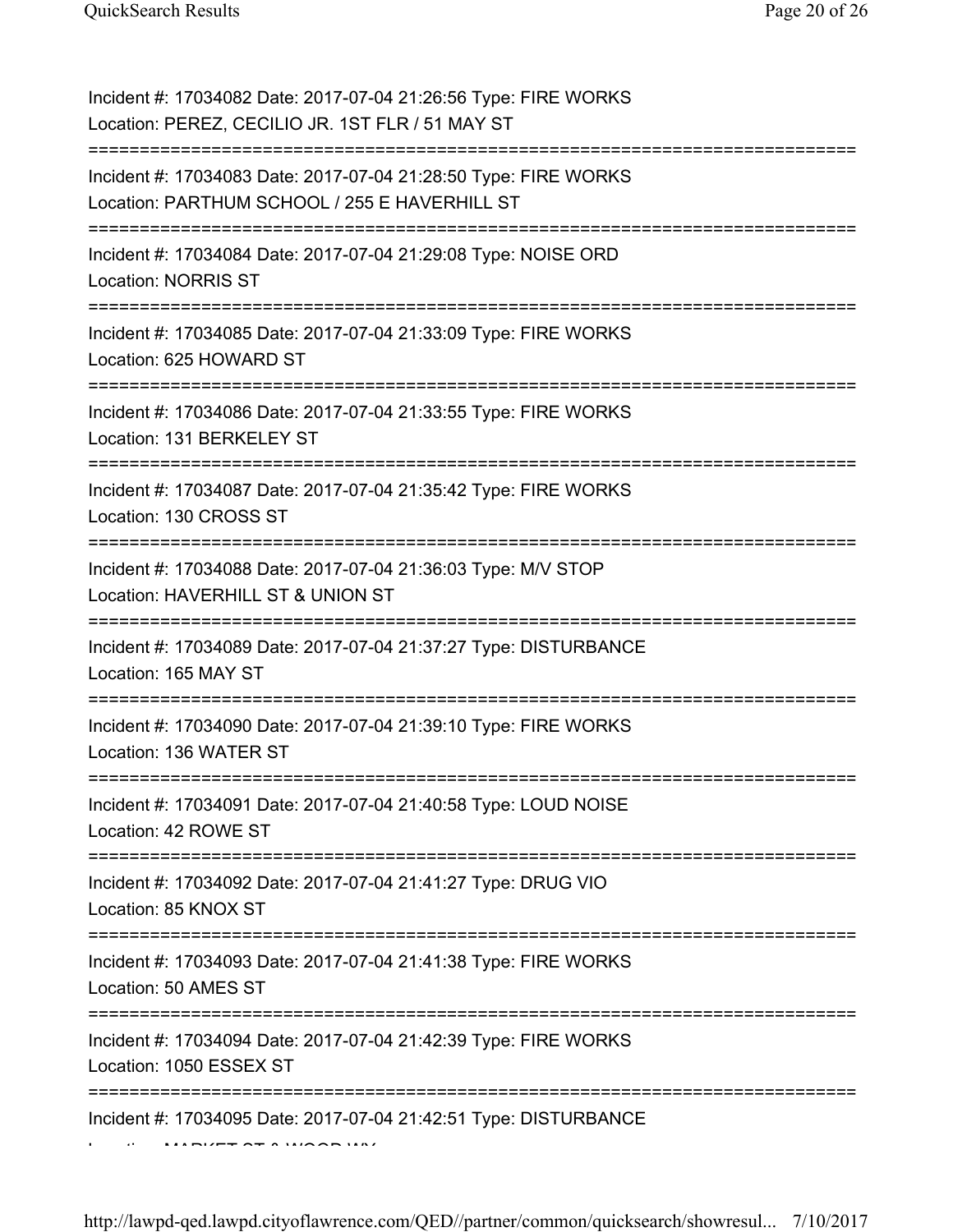=========================================================================== Incident #: 17034096 Date: 2017-07-04 21:43:33 Type: FIRE WORKS Location: AMES ST & ESSEX ST =========================================================================== Incident #: 17034097 Date: 2017-07-04 21:43:44 Type: FIRE WORKS Location: LINCOLN CT =========================================================================== Incident #: 17034098 Date: 2017-07-04 21:44:02 Type: FIRE WORKS Location: 12 SAUNDERS ST =========================================================================== Incident #: 17034099 Date: 2017-07-04 21:44:26 Type: FIRE WORKS Location: ESSEX ST & NESMITH ST =========================================================================== Incident #: 17034100 Date: 2017-07-04 21:45:49 Type: FIRE WORKS Location: HOWARD PARK / HAMPSHIRE ST & LAWRENCE ST =========================================================================== Incident #: 17034101 Date: 2017-07-04 21:47:00 Type: FIRE WORKS Location: 85 HIGH ST =========================================================================== Incident #: 17034102 Date: 2017-07-04 21:47:49 Type: NOISE ORD Location: 482 MT VERNON ST =========================================================================== Incident #: 17034103 Date: 2017-07-04 21:50:16 Type: FIRE WORKS Location: 50 AMES ST =========================================================================== Incident #: 17034104 Date: 2017-07-04 21:50:50 Type: M/V STOP Location: 2 ROWE ST =========================================================================== Incident #: 17034105 Date: 2017-07-04 21:52:41 Type: FIRE WORKS Location: HAVERHILL ST & MILTON ST =========================================================================== Incident #: 17034106 Date: 2017-07-04 21:53:24 Type: FIRE WORKS Location: 31 MANCHESTER ST =========================================================================== Incident #: 17034107 Date: 2017-07-04 21:56:57 Type: FIRE WORKS Location: 50 HIGH ST =========================================================================== Incident #: 17034108 Date: 2017-07-04 21:57:07 Type: FIRE WORKS Location: BERKELEY ST & HALL ST ===========================================================================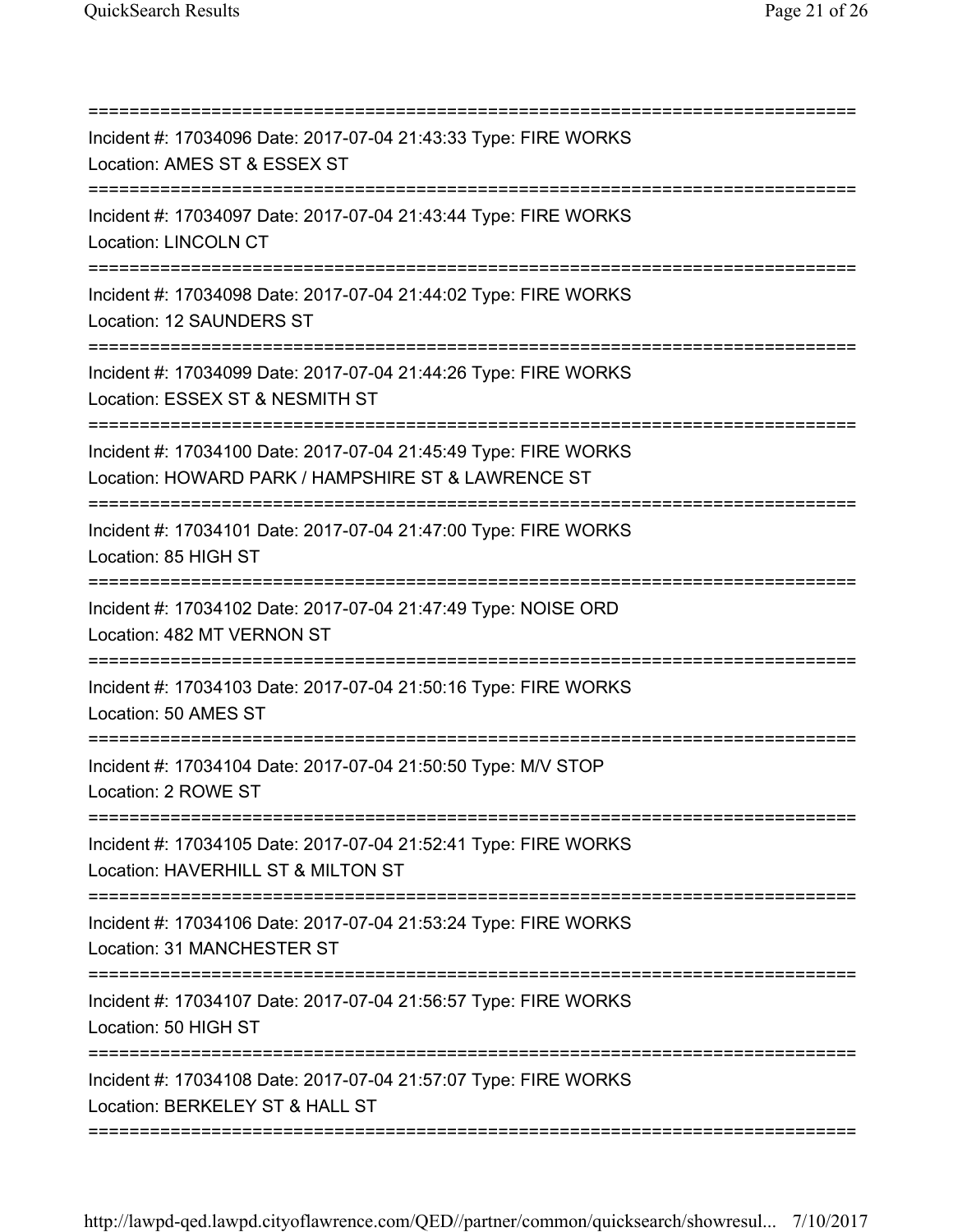| Incident #: 17034109 Date: 2017-07-04 21:57:44 Type: FIRE WORKS<br>Location: COLONIAL RD & MARLBORO ST                             |
|------------------------------------------------------------------------------------------------------------------------------------|
| Incident #: 17034110 Date: 2017-07-04 21:58:03 Type: FIRE WORKS<br>Location: MT VERNON ST & OAKLAND RD                             |
| Incident #: 17034111 Date: 2017-07-04 22:00:57 Type: M/V STOP<br>Location: AMESBURY ST & METHUEN ST                                |
| Incident #: 17034112 Date: 2017-07-04 22:02:00 Type: FIRE WORKS<br>Location: BRUCE ST & PARK ST                                    |
| Incident #: 17034113 Date: 2017-07-04 22:02:24 Type: LARCENY/PAST<br>Location: 703 HAVERHILL ST                                    |
| Incident #: 17034115 Date: 2017-07-04 22:05:06 Type: FIRE WORKS<br>Location: CLIFTON ST & FARLEY ST                                |
| Incident #: 17034114 Date: 2017-07-04 22:05:14 Type: FIRE WORKS<br>Location: 58 HANCOCK ST                                         |
| Incident #: 17034116 Date: 2017-07-04 22:06:41 Type: M/V STOP<br>Location: AMESBURY ST & COMMON ST                                 |
| Incident #: 17034118 Date: 2017-07-04 22:07:38 Type: MAN DOWN<br>Location: OLIVER SCHOOL / 183 HAVERHILL ST                        |
| Incident #: 17034117 Date: 2017-07-04 22:07:39 Type: FIRE WORKS<br>Location: 270 CANAL ST                                          |
| Incident #: 17034119 Date: 2017-07-04 22:08:58 Type: FIRE WORKS<br>Location: LAWRENCIAN DR                                         |
| Incident #: 17034120 Date: 2017-07-04 22:10:20 Type: M/V STOP<br>Location: AMESBURY ST & HAVERHILL ST<br>========================= |
| Incident #: 17034121 Date: 2017-07-04 22:10:28 Type: FIRE WORKS<br>Location: 83 HIGH ST<br>==========                              |
| Incident #: 17034122 Date: 2017-07-04 22:10:56 Type: ASSIST FIRE                                                                   |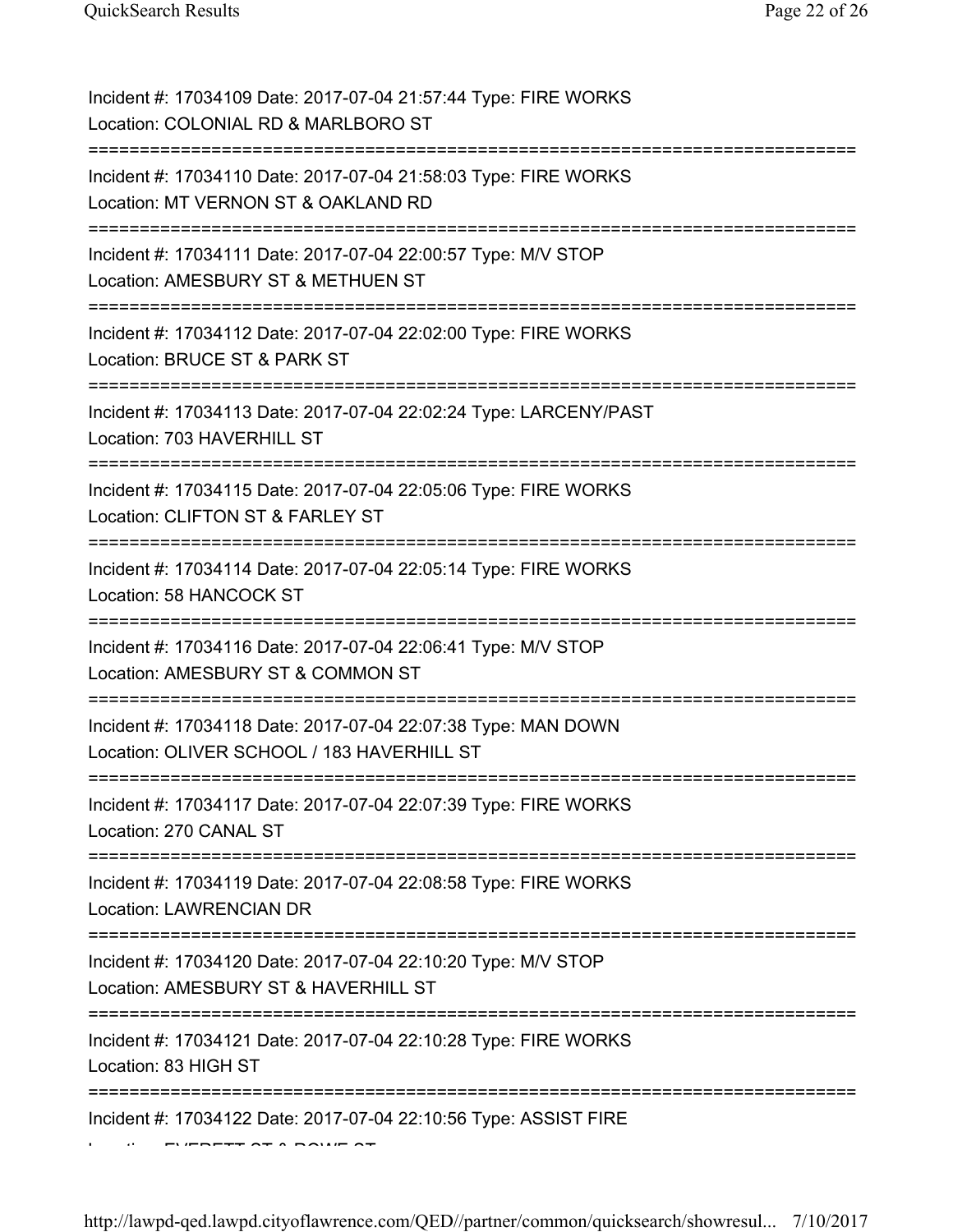| Incident #: 17034123 Date: 2017-07-04 22:13:11 Type: NOISE ORD<br>Location: BOXFORD ST & WINTHROP AV                                       |
|--------------------------------------------------------------------------------------------------------------------------------------------|
|                                                                                                                                            |
| Incident #: 17034124 Date: 2017-07-04 22:15:12 Type: FIRE WORKS<br>Location: 12 SUMMIT AV                                                  |
| Incident #: 17034125 Date: 2017-07-04 22:20:47 Type: FIRE WORKS<br>Location: 10 BERNARD AV<br>----------------------------                 |
| Incident #: 17034126 Date: 2017-07-04 22:21:16 Type: FIRE WORKS<br>Location: 25 SPRINGFIELD ST                                             |
| Incident #: 17034127 Date: 2017-07-04 22:26:22 Type: NOISE ORD<br>Location: 138 BOXFORD ST                                                 |
| Incident #: 17034128 Date: 2017-07-04 22:26:46 Type: M/V STOP<br>Location: APPLETON ST & METHUEN ST                                        |
| Incident #: 17034129 Date: 2017-07-04 22:27:45 Type: FIRE WORKS<br>Location: 166 WATER ST                                                  |
| Incident #: 17034130 Date: 2017-07-04 22:30:04 Type: NOISE ORD<br>Location: MYRTLE ST & WILLOW ST                                          |
| Incident #: 17034131 Date: 2017-07-04 22:34:59 Type: FIRE WORKS<br>Location: 105 BAILEY ST                                                 |
| =======================<br>Incident #: 17034132 Date: 2017-07-04 22:39:41 Type: FIRE WORKS<br>Location: 69 PARKER ST                       |
| Incident #: 17034133 Date: 2017-07-04 22:41:54 Type: FIRE WORKS<br>Location: BIRCH ST & STEARNS AV                                         |
| Incident #: 17034134 Date: 2017-07-04 22:42:26 Type: NOISE ORD<br>Location: 5 PROVIDENCE ST                                                |
| Incident #: 17034135 Date: 2017-07-04 22:49:03 Type: M/V STOP<br>Location: MARKET ST & PARKER ST<br>====================================== |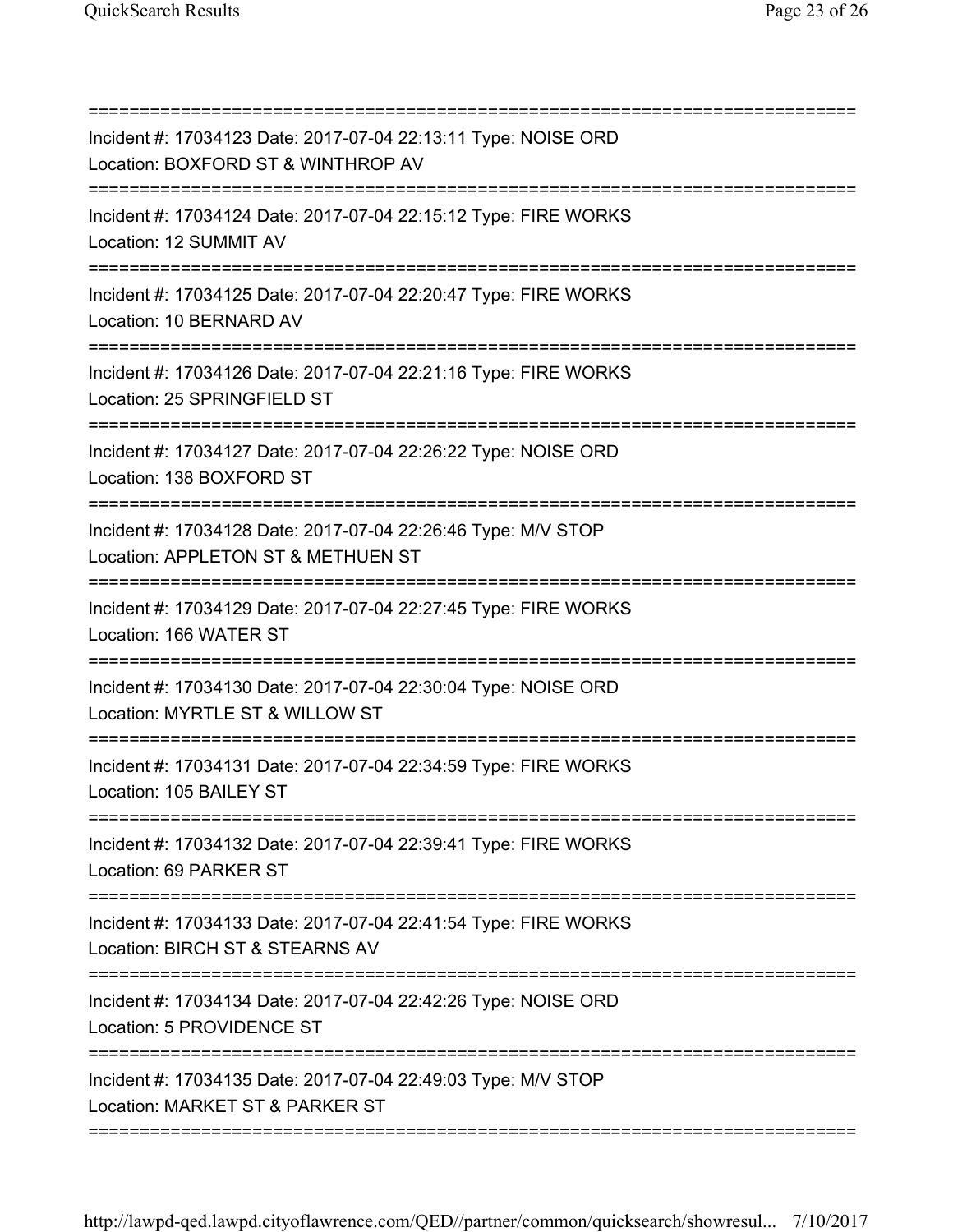| Incident #: 17034136 Date: 2017-07-04 22:54:15 Type: NOISE ORD<br>Location: 97 AMES ST               |
|------------------------------------------------------------------------------------------------------|
| Incident #: 17034137 Date: 2017-07-04 22:56:47 Type: FIRE WORKS<br>Location: 30 SPRINGFIELD ST       |
| Incident #: 17034138 Date: 2017-07-04 22:58:29 Type: M/V STOP<br>Location: MERRIMACK ST & S BROADWAY |
| Incident #: 17034139 Date: 2017-07-04 22:58:33 Type: FIRE WORKS<br>Location: 45 SULLIVAN AV          |
| Incident #: 17034140 Date: 2017-07-04 22:58:50 Type: FIRE WORKS<br>Location: BIRCH ST & STEARNS AV   |
| Incident #: 17034141 Date: 2017-07-04 23:02:29 Type: NOISE ORD<br>Location: 91 BELKNAP ST            |
| Incident #: 17034142 Date: 2017-07-04 23:04:23 Type: NOISE ORD<br>Location: 26 WELLS ST              |
| Incident #: 17034143 Date: 2017-07-04 23:07:08 Type: FIRE WORKS<br>Location: BAILEY ST & PHILLIPS ST |
| Incident #: 17034144 Date: 2017-07-04 23:09:53 Type: FIRE WORKS<br>Location: 53 BRADFORD ST          |
| Incident #: 17034145 Date: 2017-07-04 23:10:58 Type: FIGHT<br>Location: 125 BAILEY ST                |
| Incident #: 17034146 Date: 2017-07-04 23:13:13 Type: NOISE ORD<br>Location: 36 DURHAM ST             |
| Incident #: 17034147 Date: 2017-07-04 23:14:07 Type: FIRE WORKS<br>Location: 6 CRESCENT ST           |
| Incident #: 17034148 Date: 2017-07-04 23:15:16 Type: NOISE ORD<br>Location: HUSE ST                  |
| Incident #: 17034149 Date: 2017-07-04 23:16:26 Type: FIRE WORKS                                      |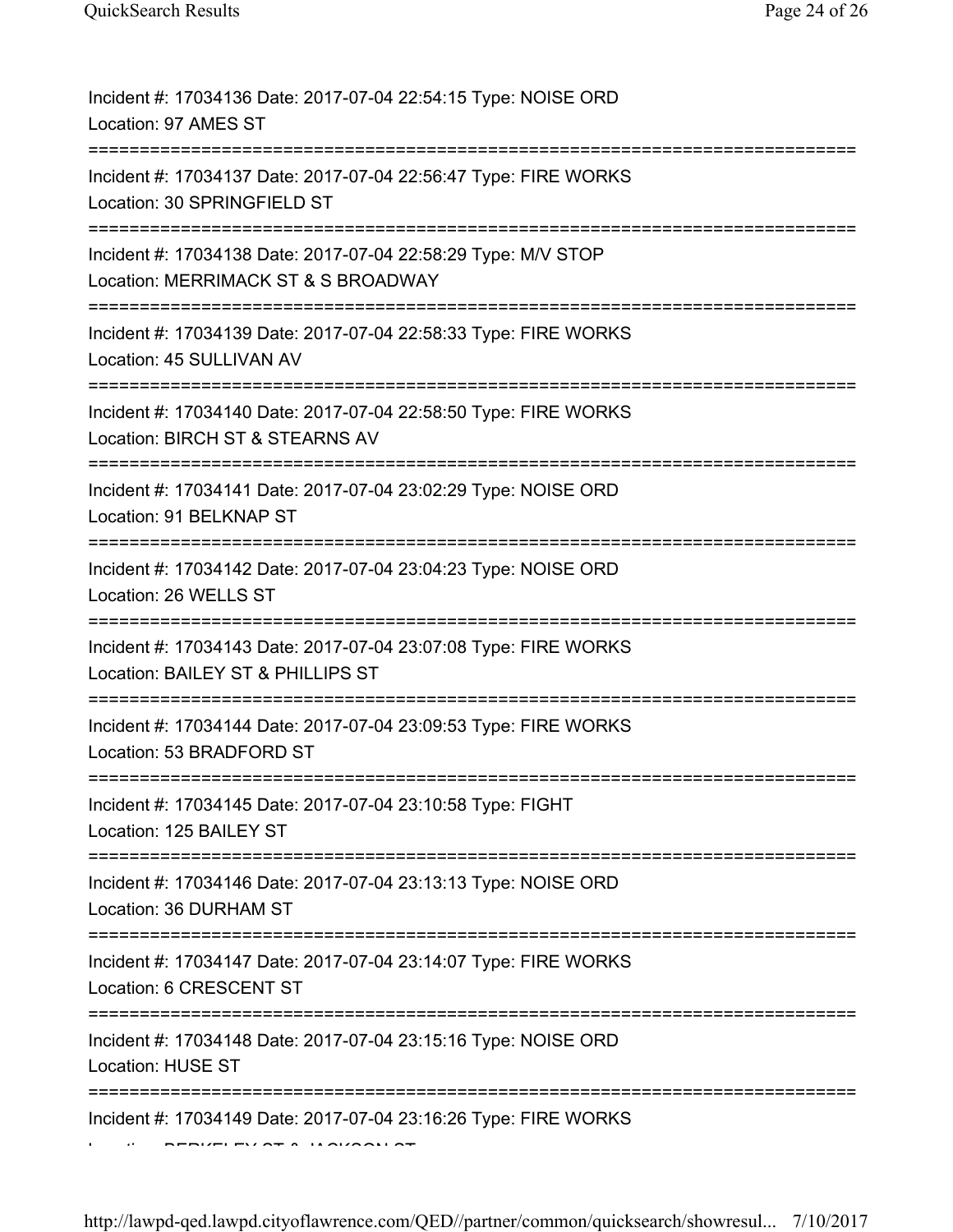| Incident #: 17034151 Date: 2017-07-04 23:18:34 Type: NOISE ORD<br>Location: HOLT ST & WATER ST<br>=====================================    |
|--------------------------------------------------------------------------------------------------------------------------------------------|
| Incident #: 17034150 Date: 2017-07-04 23:18:48 Type: FIRE WORKS<br>Location: 61 BRADFORD ST                                                |
| Incident #: 17034152 Date: 2017-07-04 23:20:53 Type: FIGHT<br>Location: 151 FARNHAM ST                                                     |
| Incident #: 17034153 Date: 2017-07-04 23:21:16 Type: FIRE WORKS<br>Location: CARLETON ST & FALLON ST                                       |
| Incident #: 17034154 Date: 2017-07-04 23:21:48 Type: FIRE WORKS<br>Location: HAMPSHIRE ST & LAWRENCE ST                                    |
| Incident #: 17034155 Date: 2017-07-04 23:23:32 Type: FIRE WORKS<br>Location: 49 IRENE ST                                                   |
| Incident #: 17034156 Date: 2017-07-04 23:26:48 Type: FIRE WORKS<br>Location: BROOKFIELD ST & EASTON ST<br>===========                      |
| Incident #: 17034157 Date: 2017-07-04 23:31:52 Type: FIRE WORKS<br>Location: BOWDOIN ST & BROOKFIELD ST<br>:============================== |
| Incident #: 17034158 Date: 2017-07-04 23:32:12 Type: FIRE WORKS<br>Location: 610 HAVERHILL ST<br>===================================       |
| =====================<br>Incident #: 17034159 Date: 2017-07-04 23:32:49 Type: FIRE WORKS<br>Location: 145 FARNHAM ST                       |
| Incident #: 17034160 Date: 2017-07-04 23:36:39 Type: NOISE ORD<br>Location: 317 LOWELL ST                                                  |
| Incident #: 17034161 Date: 2017-07-04 23:38:36 Type: FIGHT<br>Location: 132 BEACON AV                                                      |
| Incident #: 17034162 Date: 2017-07-04 23:45:47 Type: FIRE WORKS<br>Location: 24 CHESTER ST                                                 |
|                                                                                                                                            |